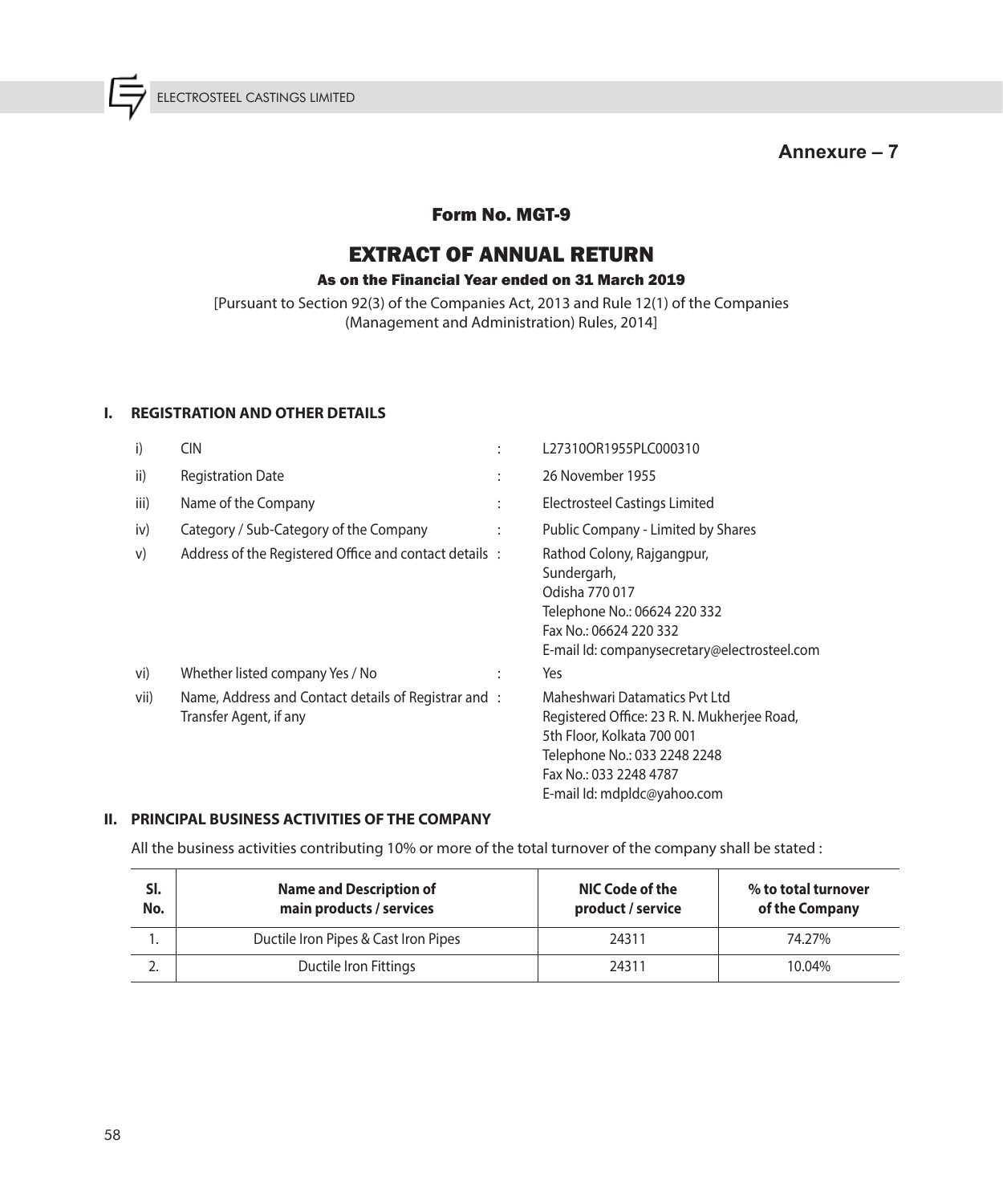### **III. PARTICULARS OF HOLDING, SUBSIDIARY AND ASSOCIATE COMPANIES**

| SI.<br>No. | <b>Name and Address</b><br>of the Company                                                                                                                                 | <b>CIN/GLN</b>                        | Holding/<br>Subsidiary/Associate                                                    | % of shares<br>held | <b>Applicable</b><br><b>Section</b>            |
|------------|---------------------------------------------------------------------------------------------------------------------------------------------------------------------------|---------------------------------------|-------------------------------------------------------------------------------------|---------------------|------------------------------------------------|
| 1.         | Electrosteel Europe S.A.<br>Zone Industrielle Nord,<br>9, Rue Galilee<br>F13200, Arles, France                                                                            | <b>RCS TARASCON</b><br>44029044300058 | Subsidiary                                                                          | 100%                | Section 2(87) of<br>the Companies<br>Act, 2013 |
| 2.         | Electrosteel Algerie Spa<br>Rua Alioua Fodil Villa No. 130,<br>Cheraga, 16002 Algiers, Algeria                                                                            | 04B96523400/16                        | Subsidiary                                                                          | 100%                | Section 2(87) of<br>the Companies<br>Act, 2013 |
| 3.         | Electrosteel Castings (UK) Limited<br>Ambrose House,<br>Broombank Road, Trading Estate,<br>Broombank Road,<br>Off Carrwood Road, Chesterfield,<br>Derbyshire, S41 9QJ, UK | 04057880                              | Subsidiary                                                                          | 100%                | Section 2(87) of<br>the Companies<br>Act, 2013 |
| 4.         | Electrosteel USA, LLC<br>1101, Louisville Road, Savannah,<br>GA 31415, USA                                                                                                | 42-1762327                            | Subsidiary                                                                          | 100%                | Section 2(87) of<br>the Companies<br>Act, 2013 |
| 5.         | Waterfab LLC<br>270 Doug Baker Blvd,<br>Suite 700-291, Birmingham,<br>35242, USA                                                                                          | 27-1116056                            | Wholly owned<br>subsidiary of Electrosteel<br>USA, LLC, referred to in<br>SI. No. 4 | 100%                | Section 2(87) of<br>the Companies<br>Act, 2013 |
| 6.         | Electrosteel Trading, S.A.<br>C/Velazquez,<br>19-28001, Madrid                                                                                                            | A86354305                             | Subsidiary                                                                          | 100%                | Section 2(87) of<br>the Companies<br>Act, 2013 |
| 7.         | Mahadev Vyapaar Pvt Ltd*<br>25 Strand Road,<br>Marshall House, Room No. 766,<br>Kolkata 700 001, India                                                                    | U51109WB2005PTC106882                 | Subsidiary                                                                          | 100%                | Section 2(87) of<br>the Companies<br>Act, 2013 |
| 8.         | Electrosteel Doha for Trading LLC<br>P.O. Box 80368,<br>Building No. 17, Office No 35,<br>Barwa Village, Wakra, Doha, Qatar                                               | CR NO. 57450                          | Subsidiary                                                                          | 49%                 | Section 2(87) of<br>the Companies<br>Act, 2013 |
| 9.         | <b>Electrosteel Castings Gulf FZE</b><br>P O Box 261462<br>Jebel Ali, Dubai, UAE                                                                                          | Regn. no. 153890                      | Subsidiary                                                                          | 100%                | Section 2(87) of<br>the Companies<br>Act, 2013 |
| 10.        | Electrosteel Brasil Ltda<br>Tubos e Conexoes Duteis<br>Rua Dona Maria Paula,<br>78, cj 01 sala 4,<br>Bela Vista Sao Paulo,<br>SP CEP 0139-000                             | 17.581.655/0001-01                    | Subsidiary                                                                          | 100%                | Section 2(87) of<br>the Companies<br>Act, 2013 |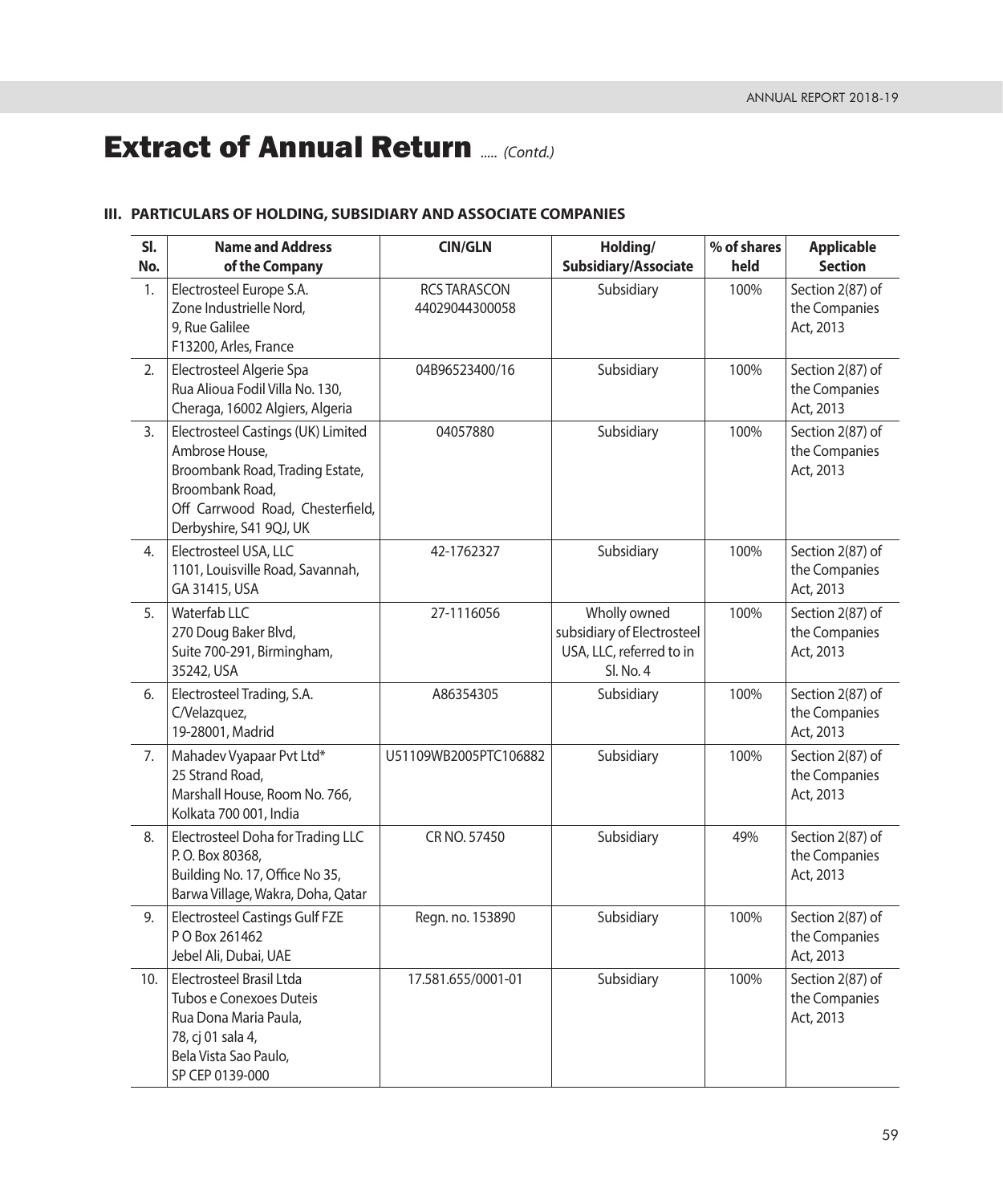| SI.<br>No. | <b>Name and Address</b>                                                                                                                                                           | <b>CIN/GLN</b>        | Holding/                                                                                             | % of shares | <b>Applicable</b><br><b>Section</b>            |
|------------|-----------------------------------------------------------------------------------------------------------------------------------------------------------------------------------|-----------------------|------------------------------------------------------------------------------------------------------|-------------|------------------------------------------------|
|            | of the Company                                                                                                                                                                    |                       | Subsidiary/Associate                                                                                 | held        |                                                |
| 11.        | Electrosteel Bahrain Holding S.P.C.<br>Company<br>Flat 1, Building No. 966, Road 5217,<br>Block 952, Area Ras Zuwayed<br>Kingdom of Bahrain                                       | CR No 92991-1         | Subsidiary                                                                                           | 100%        | Section 2(87) of<br>the Companies<br>Act, 2013 |
| 12.        | Electrosteel Bahrain Trading W.L.L<br>Flat 1, Building No. 966, Road 5217,<br>Block 952, Area Ras Zuwayed<br>Kingdom of Bahrain                                                   | CR No 95221-1         | Subsidiary of<br><b>Electrosteel Bahrain</b><br>Holding S.P.C. Company,<br>referred to in SI. No. 11 | 100%#       | Section 2(87) of<br>the Companies<br>Act, 2013 |
| 13.        | Srikalahasthi Pipes Limited<br>Rachgunneri Village,<br>Srikalahasthi Mandal,<br>Chittoor District,<br>Andhra Pradesh 517 641, India                                               | L74999AP1991PLC013391 | Associate                                                                                            | 41.33%      | Section 2(6) of<br>the Companies<br>Act, 2013  |
| 14.        | Electrosteel Thermal<br>Power Limited<br>801, Uma Shanti Apartments,<br>Kanke Road, Ranchi,<br>Jharkhand 834 008, India                                                           | U45207JH2006PLC012662 | Associate                                                                                            | 30%         | Section 2(6) of<br>the Companies<br>Act, 2013  |
| 15.        | North Dhadhu Mining Company<br>Private Limited<br>Sandhya Sukriti Apartment,<br>Flat No. 6C, 6th Floor,<br>Opposite Tagore Hill,<br>Morabadi, Ranchi,<br>Jharkhand 834 008, India | U10100JH2008PTC013349 | Joint Venture                                                                                        | 48.98%      | Section 2(6) of<br>the Companies<br>Act, 2013  |
| 16.        | Domco Private Limited<br>403 Commerce House, Sarda Babu<br>Street, Ranchi,<br>Jharkhand 834 001,<br>India                                                                         | U23101JH1988PTC002875 | Joint Venture                                                                                        | 50%         | Section 2(6) of<br>the Companies<br>Act, 2013  |

 \* The Registered Office of Mahadev Vyapaar Pvt Ltd has been shifted to 'G. K. Tower, Ground Floor, 19 Camac Street, Kolkata 700 017, West Bengal, India', with effect from 1 April 2019.

 # 49% of the shares are held directly and 51% of the shares are held in trust by a sponsor on behalf of Electrosteel Bahrain Holding S.P.C. Company.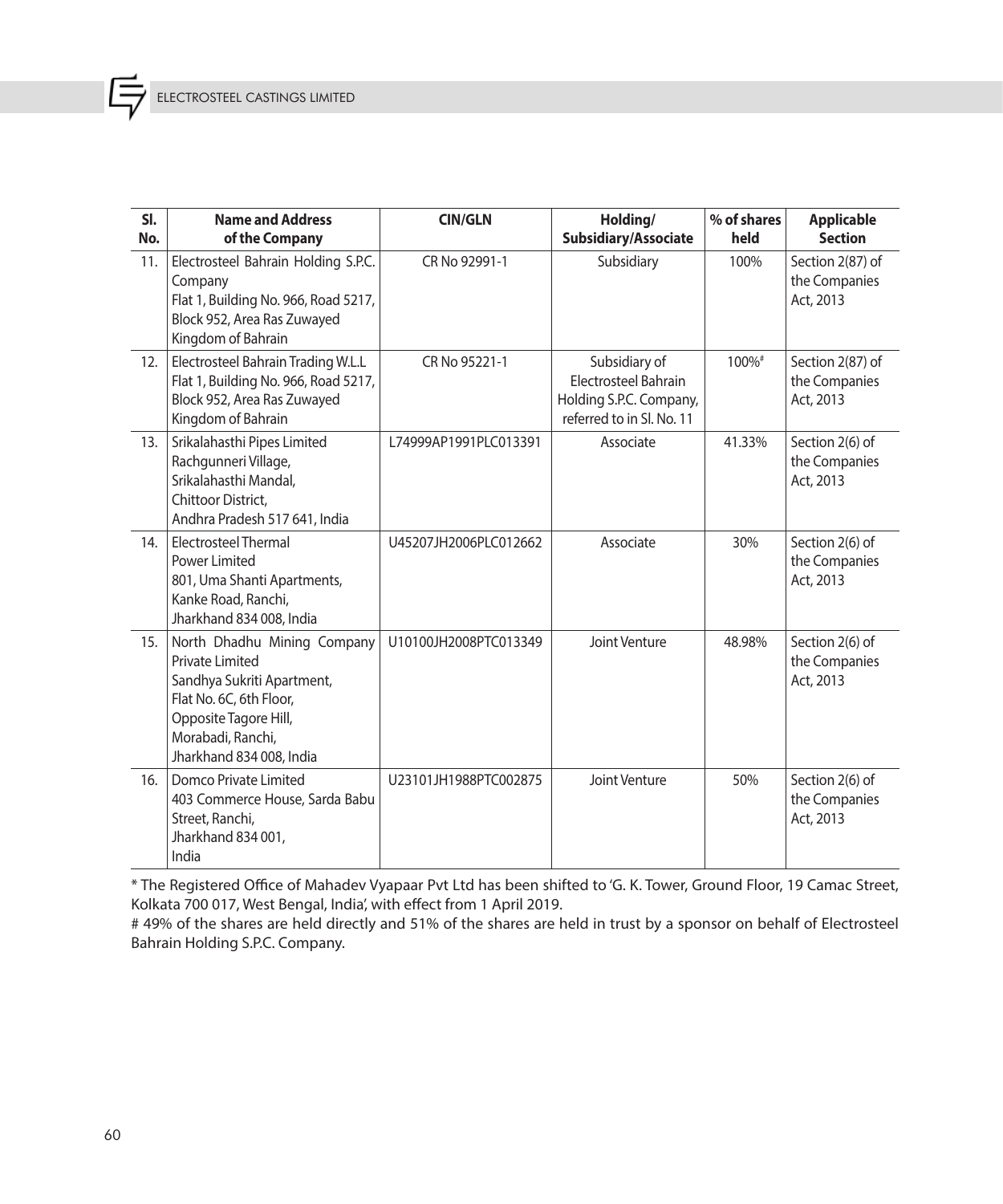# **IV. SHAREHOLDING PATTERN (Equity Share Capital Break-up as percentage of Total Equity)**

# **(i) Category-wise Shareholding**

|     |              |                                                                | No. of Shares held at the beginning of the year<br>(as on 01-04-2018) |              |              |                           | No. of Shares held at the end of the year<br>(as on 31-03-2019) |              |              |                                | $\%$                         |
|-----|--------------|----------------------------------------------------------------|-----------------------------------------------------------------------|--------------|--------------|---------------------------|-----------------------------------------------------------------|--------------|--------------|--------------------------------|------------------------------|
|     |              | Category of Shareholders                                       | Demat                                                                 | Physical     | Total        | $%$ of<br>Total<br>Shares | Demat                                                           | Physical     | Total        | % of<br>Total<br><b>Shares</b> | Change<br>during<br>the year |
| А.  |              | <b>Promoters</b>                                               |                                                                       |              |              |                           |                                                                 |              |              |                                |                              |
| (1) | Indian       |                                                                |                                                                       |              |              |                           |                                                                 |              |              |                                |                              |
|     | a)           | Individual/HUF                                                 | 4,09,80,703                                                           | 0            | 4,09,80,703  | 11.48                     | 4,09,90,703                                                     | $\mathbf 0$  | 4,09,90,703  | 10.11                          | (1.37)                       |
|     | b)           | Central Govt.                                                  | 0                                                                     | $\mathbf{0}$ | $\mathbf 0$  | 0.00                      | $\mathbf{0}$                                                    | $\mathbf{0}$ | $\mathbf 0$  | 0.00                           | 0.00                         |
|     | C)           | State Govt(s).                                                 | 0                                                                     | $\mathbf{0}$ | 0            | 0.00                      | 0                                                               | $\mathbf{0}$ | $\mathbf{0}$ | 0.00                           | 0.00                         |
|     | d)           | Bodies Corp.                                                   | 14,82,74,369                                                          | 0            | 14,82,74,369 | 41.54                     | 16,42,65,981                                                    | $\mathbf 0$  | 16,42,65,981 | 40.51                          | (1.03)                       |
|     | $\epsilon$   | Banks / Fl                                                     | 0                                                                     | 0            | 0            | 0.00                      | 0                                                               | 0            | 0            | 0.00                           | 0.00                         |
|     | f)           | Any Other                                                      | 0                                                                     | $\mathbf{0}$ | 0            | 0.00                      | $\Omega$                                                        | $\mathbf{0}$ | $\mathbf{0}$ | 0.00                           | 0.00                         |
|     |              | Sub-total (A)(1)                                               | 18,92,55,072                                                          | $\mathbf 0$  | 18,92,55,072 | 53.02                     | 20,52,56,684                                                    | $\mathbf{0}$ | 20,52,56,684 | 50.62                          | (2.40)                       |
| (2) |              | Foreign                                                        |                                                                       |              |              |                           |                                                                 |              |              |                                |                              |
|     | a)           | NRIs - Individuals                                             | 0                                                                     | $\mathbf 0$  | 0            | 0.00                      | $\mathbf{0}$                                                    | $\mathbf{0}$ | $\mathbf 0$  | 0.00                           | 0.00                         |
|     | b)           | Other - Individuals                                            | $\Omega$                                                              | $\mathbf{0}$ | $\mathbf 0$  | 0.00                      | 0                                                               | $\mathbf{0}$ | 0            | 0.00                           | 0.00                         |
|     | C)           | Bodies Corp.                                                   | $\Omega$                                                              | 0            | 0            | 0.00                      | 0                                                               | 0            | 0            | 0.00                           | 0.00                         |
|     | d)           | Banks / Fl                                                     | 0                                                                     | $\mathbf 0$  | 0            | 0.00                      | 0                                                               | $\mathbf{0}$ | 0            | 0.00                           | 0.00                         |
|     | e)           | Any Other                                                      | 0                                                                     | $\mathbf{0}$ | 0            | 0.00                      | 0                                                               | $\mathbf{0}$ | 0            | 0.00                           | 0.00                         |
|     |              | Sub-total (A)(2)                                               | $\Omega$                                                              | $\mathbf{0}$ | $\Omega$     | 0.00                      | $\Omega$                                                        | $\Omega$     | $\Omega$     | 0.00                           | 0.00                         |
|     |              | <b>Total shareholding of Promoter</b><br>$(A) = (A)(1)+(A)(2)$ | 18,92,55,072                                                          | 0            | 18,92,55,072 | 53.02                     | 20,52,56,684                                                    | 0            | 20,52,56,684 | 50.62                          | (2.40)                       |
| В.  |              | <b>Public Shareholding</b>                                     |                                                                       |              |              |                           |                                                                 |              |              |                                |                              |
| 1.  |              | <b>Institutions</b>                                            |                                                                       |              |              |                           |                                                                 |              |              |                                |                              |
|     | a)           | <b>Mutual Funds</b>                                            | 30,30,851                                                             | 200          | 30,31,051    | 0.85                      | 0                                                               | 200          | 200          | 0.00                           | (0.85)                       |
|     | b)           | Banks / Fl                                                     | 5,84,715                                                              | 9,580        | 5,94,295     | 0.17                      | 25,63,877                                                       | 9,580        | 25,73,457    | 0.63                           | 0.46                         |
|     | $\mathsf{C}$ | Central Govt.                                                  | 0                                                                     | 0            | 0            | 0.00                      | 0                                                               | $\mathbf 0$  | 0            | 0.00                           | 0.00                         |
|     | d)           | State Govt(s).                                                 | 0                                                                     | 0            | 0            | 0.00                      | 0                                                               | 0            | 0            | 0.00                           | 0.00                         |
|     | e)           | Venture Capital Funds                                          | $\Omega$                                                              | $\mathbf{0}$ | 0            | 0.00                      | 0                                                               | $\mathbf{0}$ | $\mathbf{0}$ | 0.00                           | 0.00                         |
|     | f)           | <b>Insurance Companies</b>                                     | 2,04,31,031                                                           | 0            | 2,04,31,031  | 5.72                      | 1,86,49,039                                                     | 0            | 1,86,49,039  | 4.60                           | (1.12)                       |
|     | q)           | Flls                                                           | 0                                                                     | $\mathbf{0}$ | $\mathbf{0}$ | 0.00                      | 0                                                               | $\mathbf 0$  | 0            | 0.00                           | 0.00                         |
|     | h)           | Foreign Venture Capital<br>Funds                               | $\Omega$                                                              | $\mathbf 0$  | $\mathbf{0}$ | 0.00                      | $\Omega$                                                        | $\mathbf{0}$ | 0            | 0.00                           | 0.00                         |
|     | i)           | Others - Foreign Portfolio<br>Investors                        | 31,86,646                                                             | 0            | 31,86,646    | 0.89                      | 2,72,71,127                                                     | 0            | 2,72,71,127  | 6.73                           | 5.84                         |
|     |              | Sub-total (B)(1)                                               | 2,72,33,243                                                           | 9,780        | 2,72,43,023  | 7.63                      | 4,84,84,043                                                     | 9,780        | 4,84,93,823  | 11.96                          | 4.33                         |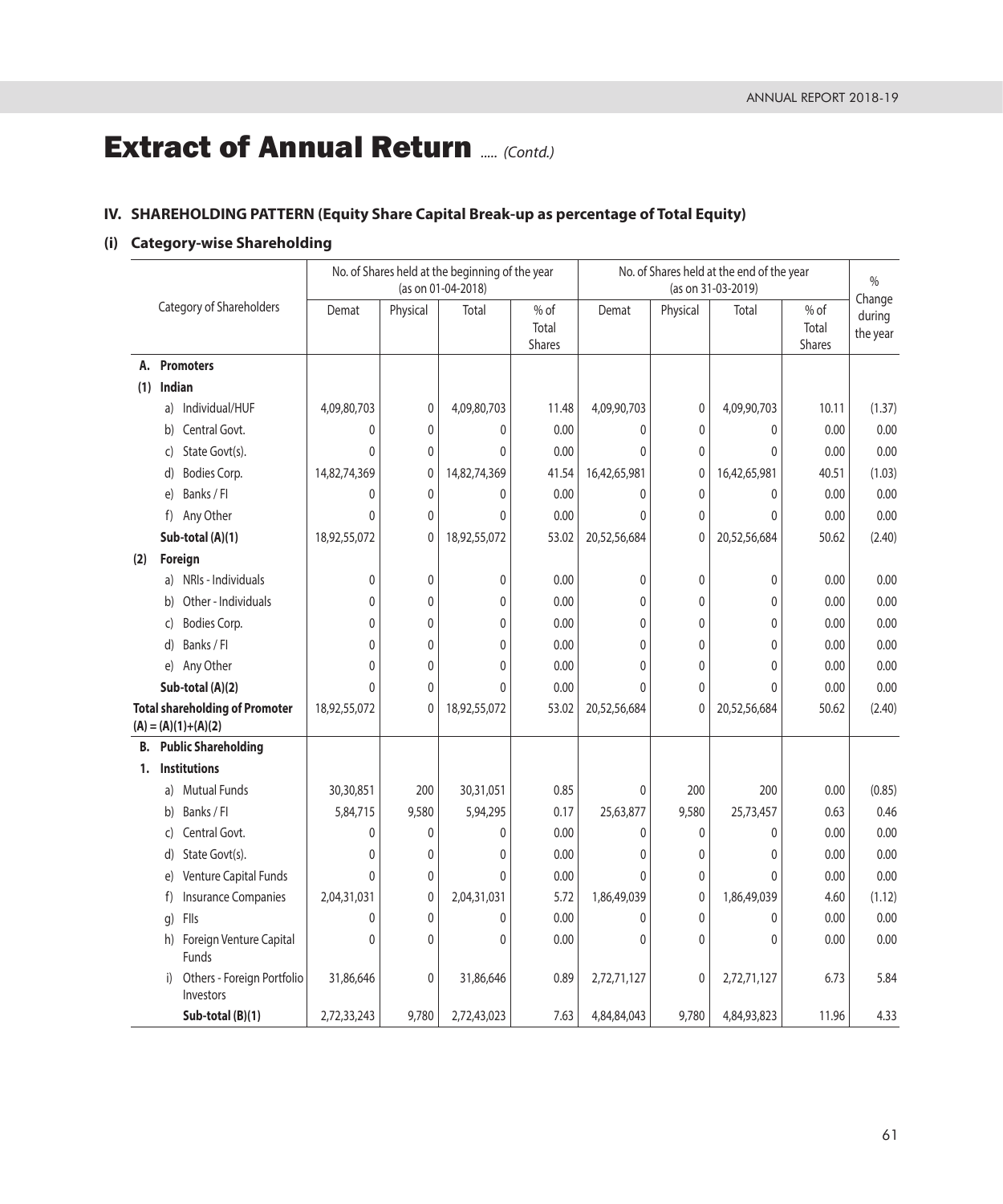扂

|    |                          |                                                                                                | No. of Shares held at the beginning of the year<br>(as on 01-04-2018) |              |                                     |                           | No. of Shares held at the end of the year<br>(as on 31-03-2019) |              |                 |                                  | $\frac{0}{0}$                |
|----|--------------------------|------------------------------------------------------------------------------------------------|-----------------------------------------------------------------------|--------------|-------------------------------------|---------------------------|-----------------------------------------------------------------|--------------|-----------------|----------------------------------|------------------------------|
|    | Category of Shareholders |                                                                                                | Demat                                                                 | Physical     | Total                               | $%$ of<br>Total<br>Shares | Demat                                                           | Physical     | Total           | $%$ of<br>Total<br><b>Shares</b> | Change<br>during<br>the year |
| 2. |                          | <b>Non-Institutions</b>                                                                        |                                                                       |              |                                     |                           |                                                                 |              |                 |                                  |                              |
|    | a)                       | Bodies Corp.                                                                                   |                                                                       |              |                                     |                           |                                                                 |              |                 |                                  |                              |
|    | i)                       | Indian                                                                                         | 1,74,95,792                                                           | 71,140       | 1,75,66,932                         | 4.92                      | 2,96,65,615                                                     | 70,100       | 2,97,35,715     | 7.33                             | 2.41                         |
|    | ii)                      | Overseas                                                                                       | 2,74,80,414                                                           | 0            | 2,74,80,414                         | 7.70                      | 2,63,61,360                                                     | 0            | 2,63,61,360     | 6.50                             | (1.20)                       |
|    | b)                       | Individuals                                                                                    |                                                                       |              |                                     |                           |                                                                 |              |                 |                                  |                              |
|    | i)                       | Individual shareholders<br>holding nominal share<br>capital upto Rs.1 lakh                     | 6,07,05,536                                                           | 21,78,246    | 6,28,83,782                         | 17.62                     | 6,03,27,236                                                     | 18,38,825    | 6,21,66,061     | 15.33                            | (2.29)                       |
|    | ii)                      | Individual shareholders<br>holding nominal share<br>capital in excess of<br>Rs.1 lakh          | 2,86,42,270                                                           | $\mathbf 0$  | 2,86,42,270                         | 8.02                      | 3,00,09,445                                                     | $\mathbf{0}$ | 3,00,09,445     | 7.40                             | (0.62)                       |
|    | C)                       | Others (specify)                                                                               |                                                                       |              |                                     |                           |                                                                 |              |                 |                                  |                              |
|    | i)                       | <b>Trusts</b>                                                                                  | 59,390                                                                | 63,310       | 1,22,700                            | 0.03                      | 59,390                                                          | 120          | 59,510          | 0.01                             | (0.02)                       |
|    | ii)                      | <b>Clearing Member</b>                                                                         | 11,05,916                                                             | 0            | 11,05,916                           | 0.31                      | 6,72,135                                                        | 0            | 6,72,135        | 0.17                             | (0.14)                       |
|    | iii)                     | <b>NRI</b>                                                                                     | 19,00,432                                                             | 34,800       | 19,35,232                           | 0.54                      | 18,96,709                                                       | 34,800       | 19,31,509       | 0.48                             | (0.06)                       |
|    | iv)                      | NBFCs registered with<br><b>RBI</b>                                                            | 13,550                                                                | 0            | 13,550                              | 0.00                      | 6,433                                                           | 0            | 6,433           | 0.00                             | 0.00                         |
|    | v)                       | <b>Investor Education</b><br>and Protection Fund<br>Authority Ministry of<br>Corporate Affairs | 7,06,431                                                              | 0            | 7,06,431                            | 0.20                      | 7,89,508                                                        | 0            | 7,89,508        | 0.19                             | (0.01)                       |
|    |                          | Sub-total (B)(2)                                                                               | 13,81,09,731                                                          | 23,47,496    | 14,04,57,227                        | 39.35                     | 14,97,87,831                                                    | 19,43,845    | 15, 17, 31, 676 | 37.42                            | (1.93)                       |
|    |                          | <b>Total Public Shareholding</b><br>$(B)=(B)(1)+(B)(2)$                                        | 16,53,42,974                                                          | 23,57,276    | 16,77,00,250                        | 46.98                     | 19,82,71,874                                                    | 19,53,625    | 20,02,25,499    | 49.38                            | 2.40                         |
| C. |                          | <b>Shares held by Custodian</b><br>for GDRs & ADRs                                             | $\mathbf 0$                                                           | $\mathbf{0}$ | $\mathbf{0}$                        | 0.00                      | $\mathbf{0}$                                                    | $\mathbf{0}$ | $\mathbf{0}$    | 0.00                             | 0.00                         |
|    |                          | Grand Total (A+B+C)                                                                            |                                                                       |              | 35,45,98,046 23,57,276 35,69,55,322 |                           | 100.00 40,35,28,558 19,53,625 40,54,82,183                      |              |                 | 100                              | 0.00                         |

# **ii) Shareholding of Promoters**

| SI.<br>No. |                                         |                    | Shareholding at the beginning of the year<br>(as on 01-04-2018) |                                        | Shareholding at the end of the year<br>(as on 31-03-2019) | % change<br>In share    |                                        |                                                           |
|------------|-----------------------------------------|--------------------|-----------------------------------------------------------------|----------------------------------------|-----------------------------------------------------------|-------------------------|----------------------------------------|-----------------------------------------------------------|
|            |                                         | Shareholder's Name | No. of<br><b>Shares</b>                                         | % of total<br>Shares of the<br>Company | % of Shares<br>Pledged /<br>encumbered to<br>total shares | No. of<br><b>Shares</b> | % of total<br>Shares of the<br>Company | % of Shares<br>Pledged /<br>encumbered to<br>total shares |
|            | G. K. & Sons Private Ltd.               | 3,67,31,833        | 10.29                                                           | 0.00                                   | 4,46,78,936                                               | 11.02                   | 5.00                                   | 0.73                                                      |
|            | Murari Investment & Trading Company Ltd | 3,00,53,080        | 8.42                                                            | 4.58                                   | 3,04,27,656                                               | 7.50                    | 4.03                                   | (0.92)                                                    |
|            | Electrocast Sales India Limited         | 2,98,99,981        | 8.38                                                            | 0.00                                   | 3,38,93,710                                               | 8.36                    | 5.00                                   | (0.02)                                                    |
| 4.         | G. K. Investments Limited               | 2,17,39,560        | 6.09                                                            | 4.58                                   | 2,18,14,560                                               | 5.38                    | 4.03                                   | (0.71)                                                    |
|            | Uttam Commercial Company Ltd.           | 85,90,570          | 5.21                                                            | 0.00                                   | 2,21,81,774                                               | 5.47                    | 0.00                                   | 0.26                                                      |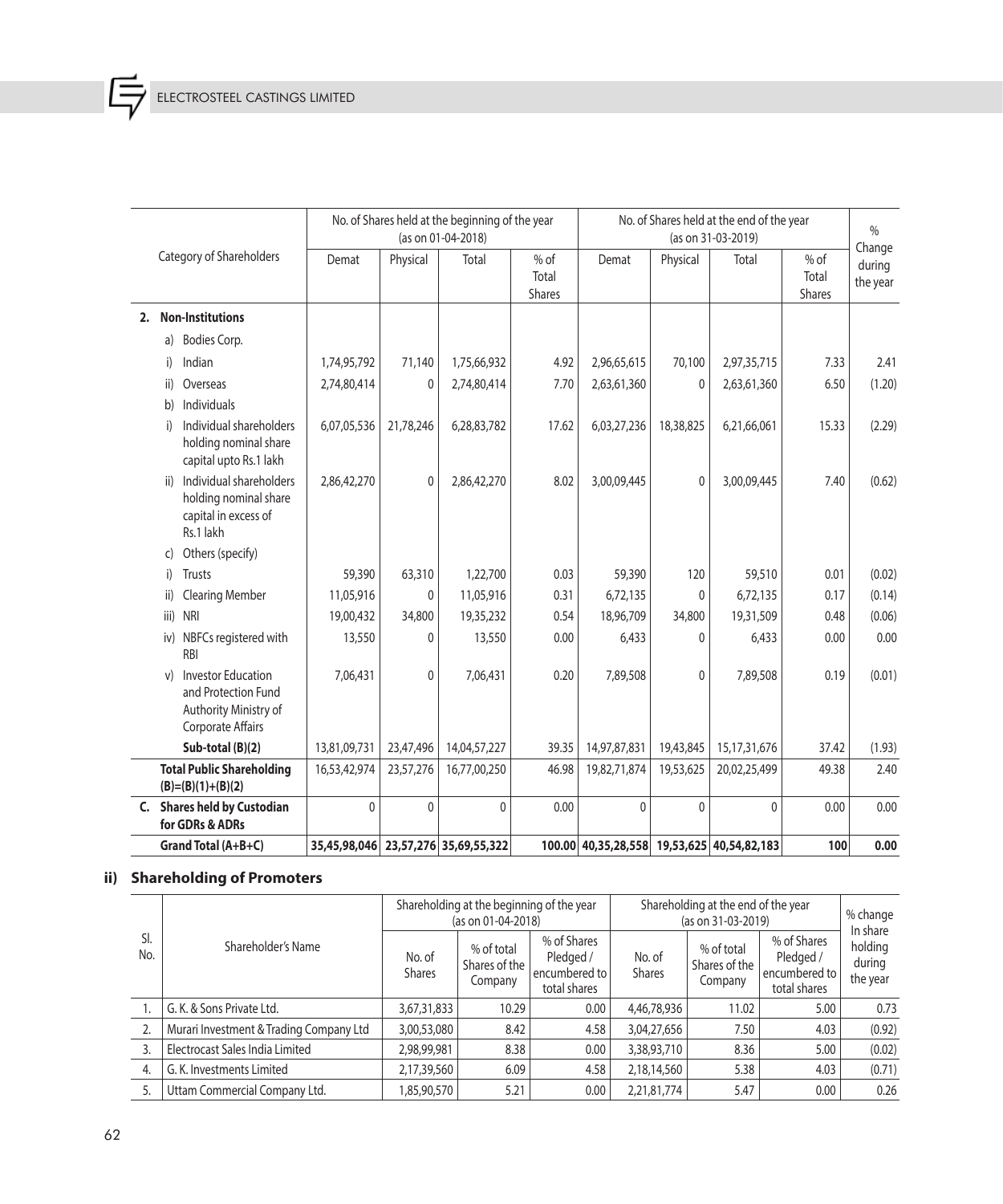|            |                                                                                                                          |                         | Shareholding at the beginning of the year<br>(as on 01-04-2018) |                                                           | Shareholding at the end of the year<br>(as on 31-03-2019) | % change                               |                                                           |                                           |
|------------|--------------------------------------------------------------------------------------------------------------------------|-------------------------|-----------------------------------------------------------------|-----------------------------------------------------------|-----------------------------------------------------------|----------------------------------------|-----------------------------------------------------------|-------------------------------------------|
| SI.<br>No. | Shareholder's Name                                                                                                       | No. of<br><b>Shares</b> | % of total<br>Shares of the<br>Company                          | % of Shares<br>Pledged /<br>encumbered to<br>total shares | No. of<br>Shares                                          | % of total<br>Shares of the<br>Company | % of Shares<br>Pledged /<br>encumbered to<br>total shares | In share<br>holding<br>during<br>the year |
| 6.         | Umang Kejriwal - Trustee of Sreeji Family<br>Benefit Trust / Mayank Kejriwal - Trustee of<br>Sreeji Family Benefit Trust | 3,50,27,053             | 9.81                                                            | 0.00                                                      | 3,50,27,053                                               | 8.64                                   | 0.00                                                      | (1.17)                                    |
| 7.         | Malay Commercial Enterprises Limited                                                                                     | 37,48,190               | 1.05                                                            | 0.00                                                      | 37,48,190                                                 | 0.92                                   | 0.00                                                      | (0.13)                                    |
| 8.         | Sri Gopal Investments Ventures Ltd.                                                                                      | 37, 32, 885             | 1.05                                                            | 0.00                                                      | 37,42,885                                                 | 0.92                                   | 0.00                                                      | (0.13)                                    |
| 9.         | Uddhav Kejriwal                                                                                                          | 32,29,540               | 0.90                                                            | 0.00                                                      | 32,39,540                                                 | 0.80                                   | 0.00                                                      | (0.10)                                    |
| 10.        | Cubbon Marketing Pvt. Limited                                                                                            | 25,00,000               | 0.70                                                            | 0.00                                                      | 25,00,000                                                 | 0.62                                   | 0.00                                                      | (0.08)                                    |
| 11.        | Uddhav Kejriwal HUF                                                                                                      | 15,54,550               | 0.44                                                            | 0.00                                                      | 15,54,550                                                 | 0.38                                   | 0.00                                                      | (0.06)                                    |
| 12.        | Shashwat Kejriwal                                                                                                        | 7,73,010                | 0.22                                                            | 0.00                                                      | 7,73,010                                                  | 0.19                                   | 0.00                                                      | (0.03)                                    |
| 13.        | <b>Ouinline Dealcomm Private Limited</b>                                                                                 | 3,19,962                | 0.09                                                            | 0.00                                                      | 3,19,962                                                  | 0.08                                   | 0.00                                                      | (0.01)                                    |
| 14.        | Escal Finance Services Ltd.                                                                                              | 2,50,000                | 0.07                                                            | 0.00                                                      | 2,50,000                                                  | 0.06                                   | 0.00                                                      | (0.01)                                    |
| 15.        | Ellenbarrie Developers Pvt. Ltd.                                                                                         | 2,13,308                | 0.06                                                            | 0.00                                                      | 2,13,308                                                  | 0.05                                   | 0.00                                                      | (0.01)                                    |
| 16.        | Global Exports Ltd.                                                                                                      | 2,00,000                | 0.06                                                            | 0.00                                                      | 2,00,000                                                  | 0.05                                   | 0.00                                                      | (0.01)                                    |
| 17.        | Pallavi Kejriwal                                                                                                         | 1,87,950                | 0.05                                                            | 0.00                                                      | 1,87,950                                                  | 0.05                                   | 0.00                                                      | 0.00                                      |
| 18.        | Greenchip Trexim Pvt. Limited                                                                                            | 1,65,000                | 0.05                                                            | 0.00                                                      | 1,65,000                                                  | 0.04                                   | 0.00                                                      | (0.01)                                    |
| 19.        | Samriddhi Kejriwal                                                                                                       | 1,57,100                | 0.04                                                            | 0.00                                                      | 1,57,100                                                  | 0.04                                   | 0.00                                                      | 0.00                                      |
| 20.        | Calcutta Diagnostics Centre (P) Ltd                                                                                      | 1,30,000                | 0.04                                                            | 0.00                                                      | 1,30,000                                                  | 0.03                                   | 0.00                                                      | (0.01)                                    |
| 21.        | Mayank Kejriwal, Aarti Kejriwal - Trustee of<br>Priya Manjari Trust                                                      | 27,000                  | 0.01                                                            | 0.00                                                      | 27,000                                                    | 0.01                                   | 0.00                                                      | 0.00                                      |
| 22.        | Uddhav Kejriwal, Pallavi Kejriwal - Trustee of<br>Samriddhi Trust                                                        | 24,500                  | 0.01                                                            | 0.00                                                      | 24,500                                                    | 0.01                                   | 0.00                                                      | 0.00                                      |
|            | <b>Total</b>                                                                                                             | 18,92,55,072            | 53.02                                                           | 9.15                                                      | 20,52,56,684                                              | 50.62                                  | 18.06                                                     | (2.40)                                    |

### **Note:**

1. The shares held by the Promoters and Promoter Group have been clubbed on the basis of their PAN.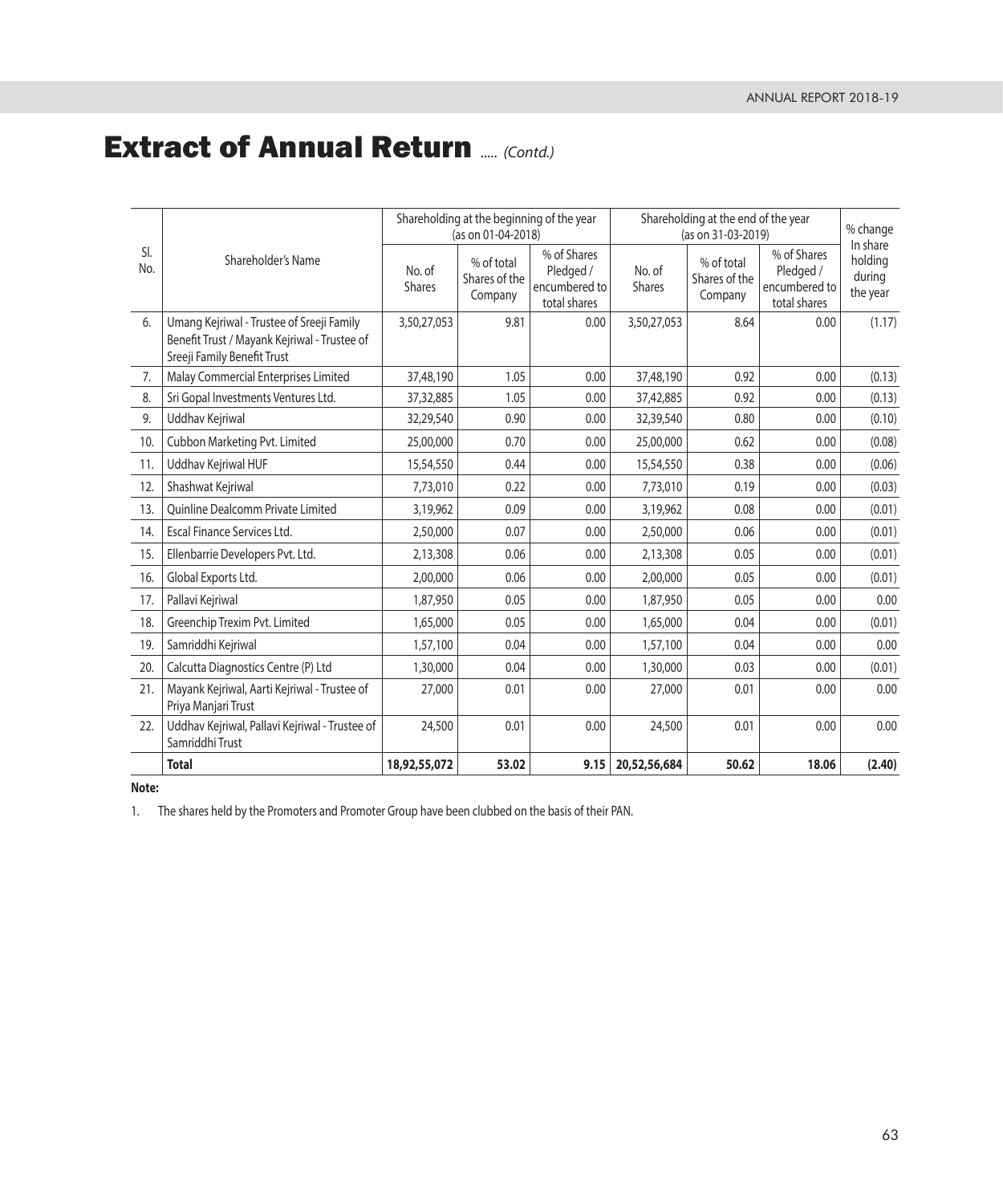匡

# **iii) Change in Promoters' Shareholding (please specify, if there is no change)**

| SI.              |                                                                                                                                                                                   |               | Shareholding at the<br>beginning of the year | <b>Cumulative Shareholding</b><br>during the year |                                     |  |
|------------------|-----------------------------------------------------------------------------------------------------------------------------------------------------------------------------------|---------------|----------------------------------------------|---------------------------------------------------|-------------------------------------|--|
| No.              | Particulars                                                                                                                                                                       | No. of shares | % of total shares<br>of the Company          | No. of shares                                     | % of total shares<br>of the Company |  |
|                  | At the beginning of the year                                                                                                                                                      | 18,92,55,072  | 53.02                                        |                                                   |                                     |  |
|                  | Date wise Increase/Decrease in Promoters<br>Shareholding during the year specifying the<br>reasons for increase/decrease (e.g. allotment/<br>transfer/bonus/sweat equity, etc.) : |               |                                              |                                                   |                                     |  |
| 1.               | 20.08.2018                                                                                                                                                                        |               |                                              |                                                   |                                     |  |
|                  | Electrocast Sales India Limited - Allotment under<br>Preferential Issue                                                                                                           | 34,66,204     | 0.85                                         | 19,27,21,276                                      | 47.53                               |  |
|                  | Uttam Commercial Company Ltd. - Allotment<br>under Preferential Issue                                                                                                             | 34,66,204     | 0.85                                         | 19,61,87,480                                      | 48.38                               |  |
|                  | G. K. & Sons Private Ltd. - Allotment under<br>Preferential Issue                                                                                                                 | 69,32,409     | 1.71                                         | 20,31,19,889                                      | 50.09                               |  |
| 2.               | 07.09.2018                                                                                                                                                                        |               |                                              |                                                   |                                     |  |
|                  | G. K. Investments Limited - Transfer                                                                                                                                              | 15,000        | 0.00                                         | 20,31,34,889                                      | 50.10                               |  |
|                  | Murari Investment & Trading Company Ltd -<br>Transfer                                                                                                                             | 15,000        | 0.00                                         | 20,31,49,889                                      | 50.10                               |  |
| $\overline{3}$ . | 14.09.2018                                                                                                                                                                        |               |                                              |                                                   |                                     |  |
|                  | Electrocast Sales India Limited - Transfer                                                                                                                                        | 6,889         | 0.00                                         | 20,31,56,778                                      | 50.10                               |  |
|                  | G. K. & Sons Private Ltd. - Transfer                                                                                                                                              | 12,594        | 0.00                                         | 20,31,69,372                                      | 50.11                               |  |
|                  | Murari Investment & Trading Company Ltd -<br>Transfer                                                                                                                             | 27,287        | 0.01                                         | 20,31,96,659                                      | 50.11                               |  |
|                  | G. K. Investments Limited - Transfer                                                                                                                                              | 30,000        | 0.01                                         | 20,32,26,659                                      | 50.12                               |  |
| 4.               | 21.09.2018                                                                                                                                                                        |               |                                              |                                                   |                                     |  |
|                  | Electrocast Sales India Limited - Transfer                                                                                                                                        | 68,250        | 0.02                                         | 20,32,94,909                                      | 50.14                               |  |
|                  | G. K. & Sons Private Ltd. - Transfer                                                                                                                                              | 70,694        | 0.02                                         | 20,33,65,603                                      | 50.15                               |  |
| 5.               | 28.09.2018                                                                                                                                                                        |               |                                              |                                                   |                                     |  |
|                  | Electrocast Sales India Limited - Transfer                                                                                                                                        | 90,000        | 0.02                                         | 20,34,55,603                                      | 50.18                               |  |
|                  | G. K. & Sons Private Ltd. - Transfer                                                                                                                                              | 20,000        | 0.00                                         | 20,34,75,603                                      | 50.18                               |  |
| 6.               | 05.10.2018<br>Electrocast Sales India Limited - Transfer                                                                                                                          | 1,00,000      | 0.02                                         | 20,35,75,603                                      | 50.21                               |  |
| 7.               | 12.10.2018                                                                                                                                                                        |               |                                              |                                                   |                                     |  |
|                  | Uttam Commercial Company Ltd. - Transfer                                                                                                                                          | 50,000        | 0.01                                         | 20,36,25,603                                      | 50.22                               |  |
|                  | G. K. & Sons Private Ltd. - Transfer                                                                                                                                              | 50,000        | 0.01                                         | 20,36,75,603                                      | 50.23                               |  |
| 8.               | 19.10.2018                                                                                                                                                                        |               |                                              |                                                   |                                     |  |
|                  | Uttam Commercial Company Ltd. - Transfer                                                                                                                                          | 50,000        | 0.01                                         | 20,37,25,603                                      | 50.24                               |  |
|                  | Murari Investment & Trading Company Ltd -<br>Transfer                                                                                                                             | 1,00,000      | 0.02                                         | 20,38,25,603                                      | 50.27                               |  |
|                  | G. K. & Sons Private Ltd. - Transfer                                                                                                                                              | 1,00,000      | 0.02                                         | 20,39,25,603                                      | 50.29                               |  |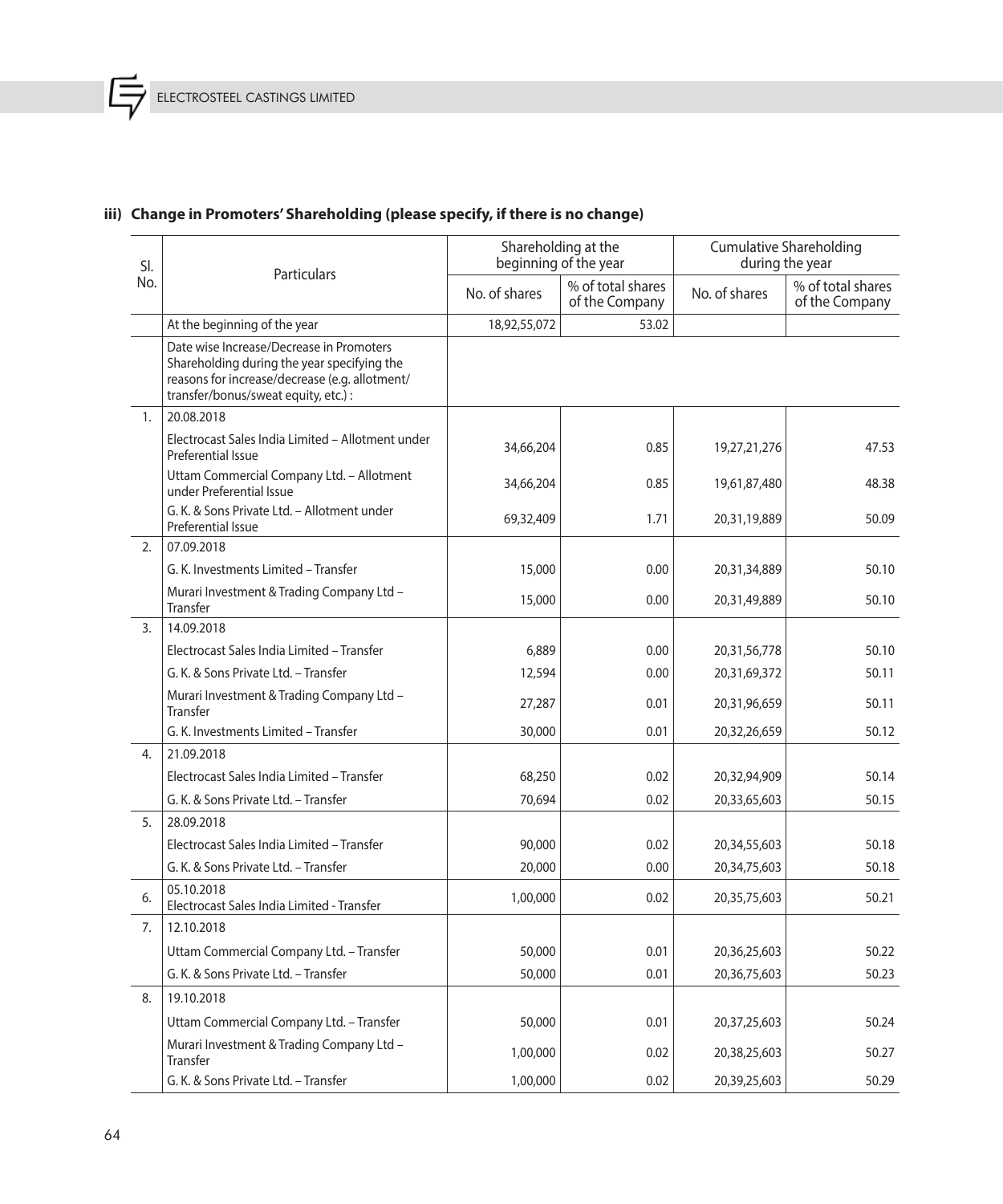| SI. | Particulars                                           |               | Shareholding at the<br>beginning of the year | <b>Cumulative Shareholding</b><br>during the year |                                     |  |
|-----|-------------------------------------------------------|---------------|----------------------------------------------|---------------------------------------------------|-------------------------------------|--|
| No. |                                                       | No. of shares | % of total shares<br>of the Company          | No. of shares                                     | % of total shares<br>of the Company |  |
| 9.  | 26.10.2018                                            |               |                                              |                                                   |                                     |  |
|     | Murari Investment & Trading Company Ltd -<br>Transfer | 1,32,000      | 0.03                                         | 20,40,57,603                                      | 50.32                               |  |
|     | G. K. & Sons Private Ltd. - Transfer                  | 1,82,000      | 0.04                                         | 20,42,39,603                                      | 50.37                               |  |
| 10. | 02.11.2018                                            |               |                                              |                                                   |                                     |  |
|     | Murari Investment & Trading Company Ltd -<br>Transfer | 94,824        | 0.02                                         | 20,43,34,427                                      | 50.39                               |  |
|     | G. K. & Sons Private Ltd. - Transfer                  | 96,249        | 0.02                                         | 20,44,30,676                                      | 50.42                               |  |
| 11. | 09.11.2018                                            |               |                                              |                                                   |                                     |  |
|     | G. K. & Sons Private Ltd. - Transfer                  | 4,306         | 0.00                                         | 20,44,34,982                                      | 50.42                               |  |
|     | Murari Investment & Trading Company Ltd -<br>Transfer | 5,465         | 0.00                                         | 20,44,40,447                                      | 50.42                               |  |
| 12. | 23.11.2018                                            |               |                                              |                                                   |                                     |  |
|     | G. K. & Sons Private Ltd. - Transfer                  | 1,00,000      | 0.02                                         | 20,45,40,447                                      | 50.44                               |  |
| 13. | 30.11.2018                                            |               |                                              |                                                   |                                     |  |
|     | G. K. & Sons Private Ltd. - Transfer                  | 2,48,851      | 0.06                                         | 20,47,89,298                                      | 50.51                               |  |
| 14. | 07.12.2018                                            |               |                                              |                                                   |                                     |  |
|     | G. K. Investments Limited - Transfer                  | 30,000        | 0.01                                         | 20,48,19,298                                      | 50.51                               |  |
|     | G. K. & Sons Private Ltd. - Transfer                  | 1,30,000      | 0.03                                         | 20,49,49,298                                      | 50.54                               |  |
| 15. | 08.02.2019                                            |               |                                              |                                                   |                                     |  |
|     | Electrocast Sales India Limited - Transfer            | 70,347        | 0.02                                         | 20,50,19,645                                      | 50.56                               |  |
| 16. | 15.02.2019                                            |               |                                              |                                                   |                                     |  |
|     | Electrocast Sales India Limited - Transfer            | 1,92,039      | 0.05                                         | 20,52,11,684                                      | 50.61                               |  |
| 17. | 22.02.2019                                            |               |                                              |                                                   |                                     |  |
|     | Uttam Commercial Company Ltd.- Transfer               | 25,000        | 0.01                                         | 20,52,36,684                                      | 50.62                               |  |
| 18. | 22.03.2019                                            |               |                                              |                                                   |                                     |  |
|     | Uddhav Kejriwal - Transfer                            | 10,000        | 0.00                                         | 20,52,46,684                                      | 50.62                               |  |
|     | Sri Gopal Investments Ventures Ltd. - Transfer        | 10,000        | 0.00                                         | 20,52,56,684                                      | 50.62                               |  |
|     | At the end of the year                                |               |                                              | 20,52,56,684                                      | 50.62                               |  |

**Note:**

1. Date of increase/decrease has been considered as the date on which beneficiary position was provided by the Depositories to the Company.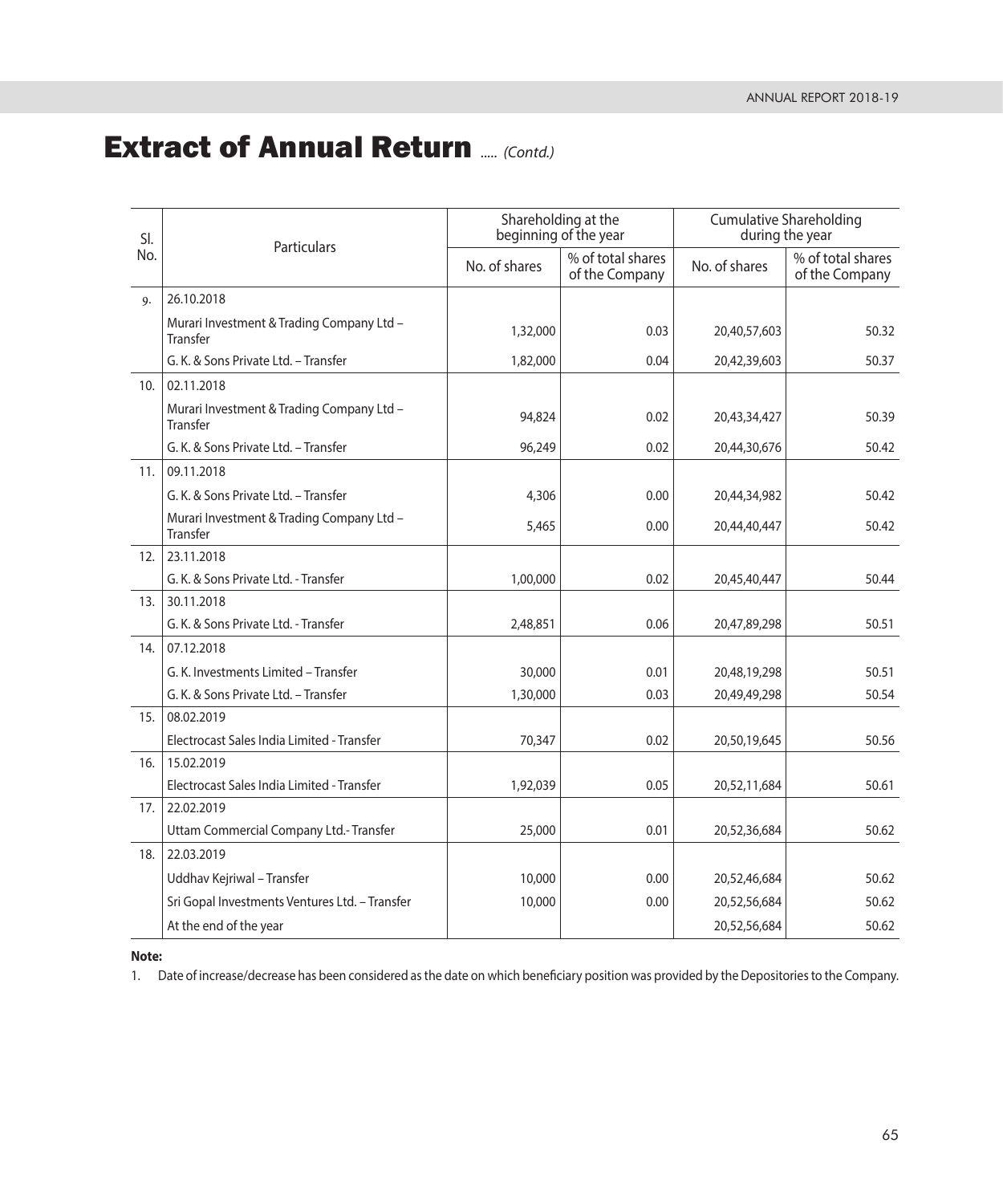Ē

| SI. | Name of the Shareholder                          | Shareholding at the   |                  | Date wise Increase / Decrease in |                              |          | <b>Cumulative Shareholding</b> |                  |  |
|-----|--------------------------------------------------|-----------------------|------------------|----------------------------------|------------------------------|----------|--------------------------------|------------------|--|
| No. |                                                  | beginning of the year |                  |                                  | Shareholding during the year |          | during the year                |                  |  |
|     | For Each of the Top 10 Shareholders              | No. of                | % of total       | Date <sup>1</sup>                | Increase /                   | Reason   | No. of shares                  | % of total       |  |
|     |                                                  | shares                | shares<br>of the |                                  | Decrease                     |          |                                | shares<br>of the |  |
|     |                                                  |                       | Company          |                                  |                              |          |                                | Company          |  |
| 1.  | SML Steel Metals (Cyprus) Limited                | 1,92,43,836           | 5.39             | 01.04.2018                       |                              |          |                                |                  |  |
|     |                                                  |                       |                  | 31.12.2018                       | (11, 183)                    | Transfer | 1,92,32,653                    | 4.74             |  |
|     |                                                  |                       |                  | 04.01.2019                       | (58, 522)                    | Transfer | 1,91,74,131                    | 4.73             |  |
|     |                                                  |                       |                  | 11.01.2019                       | (27,900)                     | Transfer | 1,91,46,231                    | 4.72             |  |
|     |                                                  |                       |                  | 18.01.2019                       | (39, 383)                    | Transfer | 1,91,06,848                    | 4.71             |  |
|     |                                                  |                       |                  | 25.01.2019                       | (57, 531)                    | Transfer | 1,90,49,317                    | 4.70             |  |
|     |                                                  |                       |                  | 01.02.2019                       | (92, 242)                    | Transfer | 1,89,57,075                    | 4.68             |  |
|     |                                                  |                       |                  | 08.03.2019                       | (10, 631)                    | Transfer | 1,89,46,444                    | 4.67             |  |
|     |                                                  |                       |                  | 15.03.2019                       | (8, 21, 662)                 | Transfer | 1,81,24,782                    | 4.47             |  |
|     |                                                  |                       |                  | 31.03.2019                       |                              |          | 1,81,24,782                    | 4.47             |  |
| 2.  | PGS Invest Corp                                  | 82,36,578             | 2.31             | 01.04.2018                       | No change                    |          |                                |                  |  |
|     |                                                  |                       |                  | 31.03.2019                       | during the year              |          | 82,36,578                      | 2.03             |  |
| 3.  | General Insurance Corporation of India           | 78,71,084             | 2.21             | 01.04.2018                       | No change                    |          |                                |                  |  |
|     |                                                  |                       |                  | 31.03.2019                       | during the year              |          | 78,71,084                      | 1.94             |  |
| 4.  | United India Insurance Company                   | 65,79,481             | 1.84             | 01.04.2018                       | No change                    |          |                                |                  |  |
|     | Limited                                          |                       |                  | 31.03.2019                       | during the year              |          | 65,79,481                      | 1.62             |  |
| 5.  | S. Shyam                                         | 44,30,337             | 1.24             | 01.04.2018                       |                              |          |                                |                  |  |
|     |                                                  |                       |                  | 28.09.2018                       | (6,62,000)                   | Transfer | 37,68,337                      | 0.93             |  |
|     |                                                  |                       |                  | 25.01.2019                       | 6,62,000                     | Transfer | 44,30,337                      | 1.09             |  |
|     |                                                  |                       |                  | 31.03.2019                       |                              |          | 44,30,337                      | 1.09             |  |
| 6.  | Life Insurance Corporation of India              | 37,93,318             | 1.06             | 01.04.2018<br>31.03.2019         | No change<br>during the year |          | 37,93,318                      | 0.94             |  |
| 7.  | <b>ICICI Prudential Dynamic Plan<sup>2</sup></b> | 30,30,851             | 0.85             | 01.04.2018                       |                              |          |                                |                  |  |
|     |                                                  |                       |                  | 18.05.2018                       | (3,05,050)                   | Transfer | 27,25,801                      | 0.76             |  |
|     |                                                  |                       |                  | 25.05.2018                       | (76, 456)                    | Transfer | 26,49,345                      | 0.74             |  |
|     |                                                  |                       |                  | 01.06.2018                       | (2,52,143)                   | Transfer | 23,97,202                      | 0.67             |  |
|     |                                                  |                       |                  | 27.07.2018                       | (22, 992)                    | Transfer | 23,74,210                      | 0.67             |  |
|     |                                                  |                       |                  | 03.08.2018                       | (71, 524)                    | Transfer | 23,02,686                      | 0.65             |  |
|     |                                                  |                       |                  | 10.08.2018                       | (1,65,947)                   | Transfer | 21,36,739                      | 0.60             |  |
|     |                                                  |                       |                  | 17.08.2018                       | (77, 828)                    | Transfer | 20,58,911                      | 0.58             |  |
|     |                                                  |                       |                  | 24.08.2018                       | (50, 437)                    | Transfer | 20,08,474                      | 0.50             |  |
|     |                                                  |                       |                  | 31.08.2018                       | (3,53,997)                   | Transfer | 16,54,477                      | 0.41             |  |
|     |                                                  |                       |                  | 07.09.2018                       | (1, 35, 982)                 | Transfer | 15,18,495                      | 0.37             |  |
|     |                                                  |                       |                  | 14.09.2018                       | (1,468)                      | Transfer | 15,17,027                      | 0.37             |  |
|     |                                                  |                       |                  | 21.09.2018                       | (44, 155)                    | Transfer | 14,72,872                      | 0.36             |  |
|     |                                                  |                       |                  | 28.09.2018                       | (48, 523)                    | Transfer | 14,24,349                      | 0.35             |  |
|     |                                                  |                       |                  | 05.10.2018                       | (44, 451)                    | Transfer | 13,79,898                      | 0.34             |  |
|     |                                                  |                       |                  | 12.10.2018                       | (2,63,600)                   | Transfer | 11,16,298                      | 0.28             |  |
|     |                                                  |                       |                  | 19.10.2018                       | (7, 77, 695)                 | Transfer | 3,38,603                       | 0.08             |  |
|     |                                                  |                       |                  | 26.10.2018                       | (3, 38, 603)                 | Transfer | 0                              | 0.00             |  |
|     |                                                  |                       |                  | 31.03.2019                       |                              |          | 0                              | 0.00             |  |

# **iv) Shareholding Pattern of top ten Shareholders (other than Directors, Promoters and Holders of GDRs and ADRs)**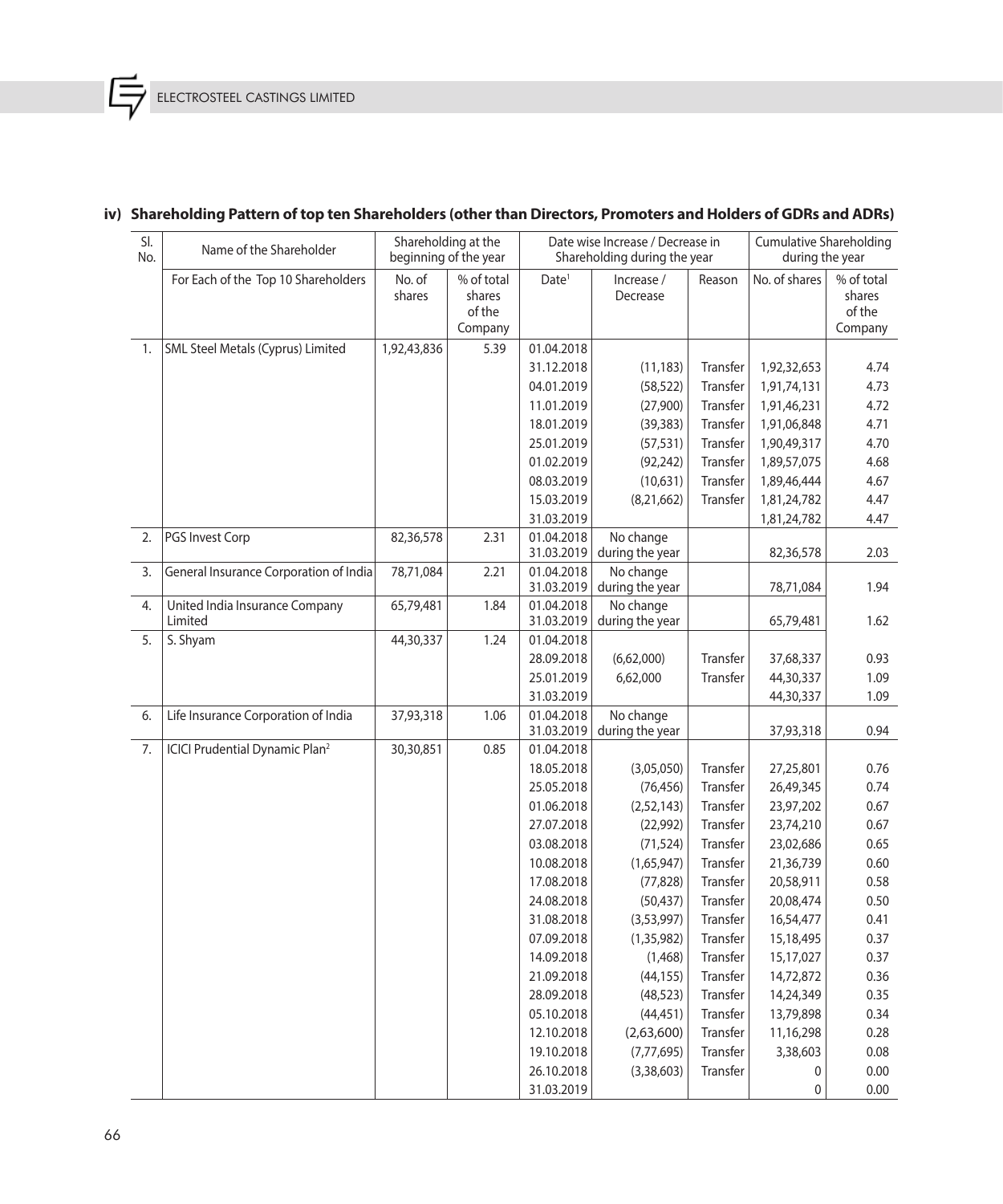| SI. | Name of the Shareholder               | Shareholding at the   |                  | Date wise Increase / Decrease in |                              |          | <b>Cumulative Shareholding</b> |                  |
|-----|---------------------------------------|-----------------------|------------------|----------------------------------|------------------------------|----------|--------------------------------|------------------|
| No. |                                       | beginning of the year |                  |                                  | Shareholding during the year |          | during the year                |                  |
|     | For Each of the Top 10 Shareholders   | No. of                | % of total       | Date <sup>1</sup>                | Increase /                   | Reason   | No. of shares                  | % of total       |
|     |                                       | shares                | shares<br>of the |                                  | Decrease                     |          |                                | shares<br>of the |
|     |                                       |                       | Company          |                                  |                              |          |                                | Company          |
| 8.  | Shivasaran Enterprises & Advisory LLP | 29,01,000             | 0.81             | 01.04.2018                       |                              |          |                                |                  |
|     |                                       |                       |                  | 01.06.2018                       | (92, 907)                    | Transfer | 28,08,093                      | 0.79             |
|     |                                       |                       |                  | 08.06.2018                       | (97, 564)                    | Transfer | 27,10,529                      | 0.76             |
|     |                                       |                       |                  | 15.06.2018                       | (1,63,246)                   | Transfer | 25,47,283                      | 0.71             |
|     |                                       |                       |                  | 01.03.2019                       | 10,000                       | Transfer | 25,57,283                      | 0.63             |
|     |                                       |                       |                  | 31.03.2019                       |                              |          | 25,57,283                      | 0.63             |
| 9.  | Koushik Sekhar <sup>2</sup>           | 23,12,378             | 0.65             | 01.04.2018                       |                              |          |                                |                  |
|     |                                       |                       |                  | 08.02.2019                       | 65,000                       | Transfer | 23,77,378                      | 0.59             |
|     |                                       |                       |                  | 01.03.2019                       | 18,065                       | Transfer | 23,95,443                      | 0.59             |
|     |                                       |                       |                  | 08.03.2019                       | 3,260                        | Transfer | 23,98,703                      | 0.59             |
|     |                                       |                       |                  | 31.03.2019                       |                              |          | 23,98,703                      | 0.59             |
| 10. | Vijaya S <sup>2</sup>                 | 21,64,269             | 0.61             | 01.04.2018                       |                              |          |                                |                  |
|     |                                       |                       |                  | 12.10.2018                       | 1,25,954                     | Transfer | 22,90,223                      | 0.56             |
|     |                                       |                       |                  | 31.03.2019                       |                              |          | 22,90,223                      | 0.56             |
| 11. | Vinithra Sekhar <sup>3</sup>          | 19,52,679             | 0.55             | 01.04.2018                       |                              |          |                                |                  |
|     |                                       |                       |                  | 21.09.2018                       | 2,73,572                     | Transfer | 22,26,251                      | 0.55             |
|     |                                       |                       |                  | 28.09.2018                       | 1,23,726                     | Transfer | 23,49,977                      | 0.58             |
|     |                                       |                       |                  | 12.10.2018                       | 5,814                        | Transfer | 23,55,791                      | 0.58             |
|     |                                       |                       |                  | 02.11.2018                       | 94,186                       | Transfer | 24,49,977                      | 0.60             |
|     |                                       |                       |                  | 31.03.2019                       |                              |          | 24,49,977                      | 0.60             |
| 12. | India Opportunities Growth Fund Ltd - | 0                     | 0.00             | 01.04.2018                       |                              |          |                                |                  |
|     | Pinewood Strategy <sup>3</sup>        |                       |                  | 20.08.2018                       | 2,25,30,329 Allotment        |          | 2,25,30,329                    | 5.56             |
|     |                                       |                       |                  | 19.10.2018                       | 50,000                       | Transfer | 2,25,80,329                    | 5.57             |
|     |                                       |                       |                  | 26.10.2018                       | 1,53,219                     | Transfer | 2,27,33,548                    | 5.61             |
|     |                                       |                       |                  | 02.11.2018                       | 35,478                       | Transfer | 2,27,69,026                    | 5.62             |
|     |                                       |                       |                  | 07.12.2018                       | 1,10,180                     | Transfer | 2,28,79,206                    | 5.64             |
|     |                                       |                       |                  | 14.12.2018                       | 1,50,794                     | Transfer | 2,30,30,000                    | 5.68             |
|     |                                       |                       |                  | 21.12.2018                       | 1,10,000                     | Transfer | 2,31,40,000                    | 5.71             |
|     |                                       |                       |                  | 28.12.2018                       | 1,21,328                     | Transfer | 2,32,61,328                    | 5.74             |
|     |                                       |                       |                  | 31.12.2018                       | 25,000                       | Transfer | 2,32,86,328                    | 5.74             |
|     |                                       |                       |                  | 04.01.2019                       | 1,00,000                     | Transfer | 2,33,86,328                    | 5.77             |
|     |                                       |                       |                  | 11.01.2019                       | 1,50,001                     | Transfer | 2,35,36,329                    | 5.80             |
|     |                                       |                       |                  | 18.01.2019                       | 1,25,000                     | Transfer | 2,36,61,329                    | 5.84             |
|     |                                       |                       |                  | 25.01.2019                       | 1,75,000                     | Transfer | 2,38,36,329                    | 5.88             |
|     |                                       |                       |                  | 01.02.2019                       | 1,41,729                     | Transfer | 2,39,78,058                    | 5.91             |
|     |                                       |                       |                  | 08.02.2019                       | 1,00,000                     | Transfer | 2,40,78,058                    | 5.94             |
|     |                                       |                       |                  | 15.02.2019                       | (86, 277)                    | Transfer | 2,39,91,781                    | 5.92             |
|     |                                       |                       |                  | 31.03.2019                       |                              |          | 2,39,91,781                    | 5.92             |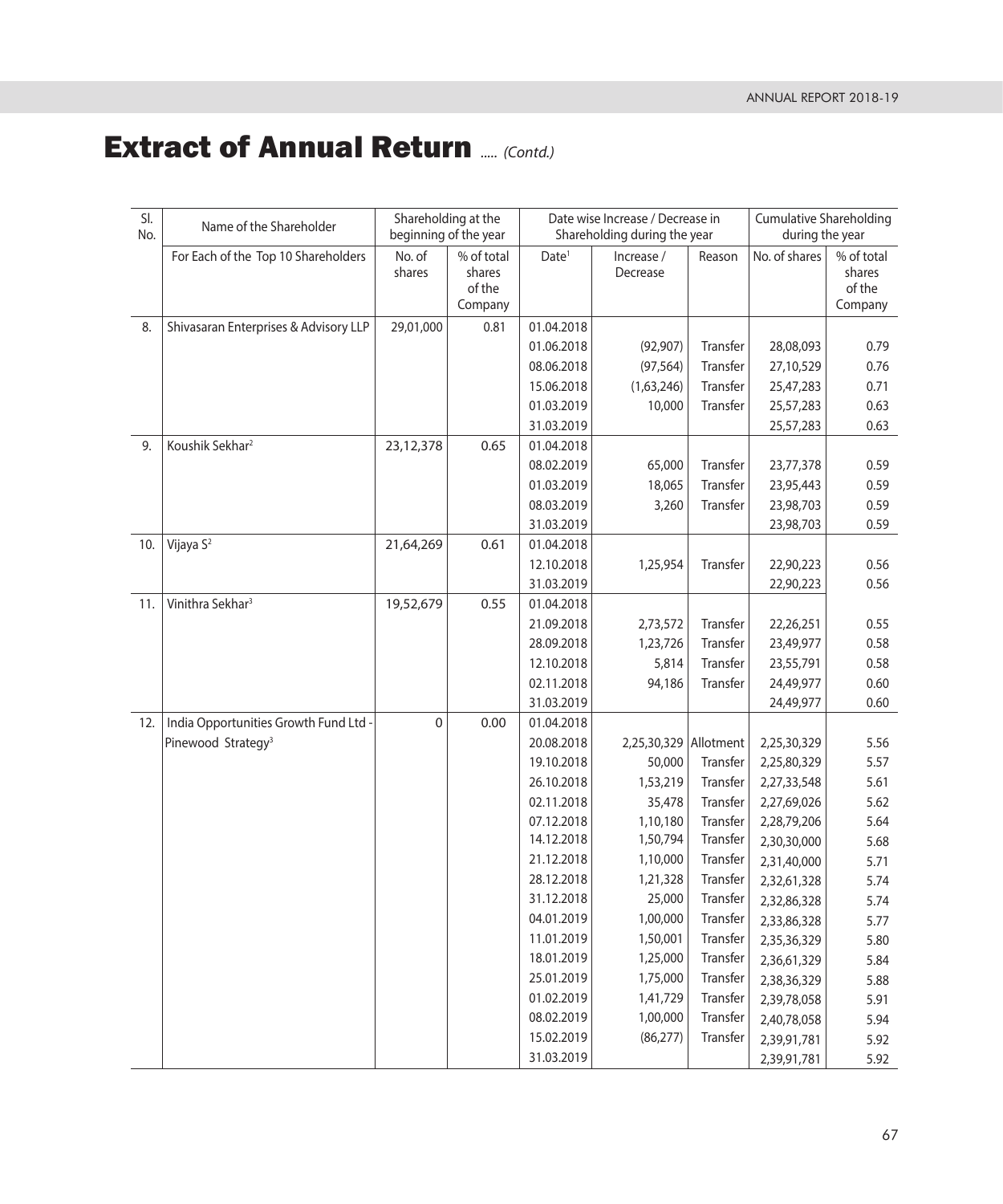| SI.<br>No. | Name of the Shareholder                      |                  | Shareholding at the<br>Date wise Increase / Decrease in<br>beginning of the year<br>Shareholding during the year |                   |                         | <b>Cumulative Shareholding</b><br>during the year |               |                                           |
|------------|----------------------------------------------|------------------|------------------------------------------------------------------------------------------------------------------|-------------------|-------------------------|---------------------------------------------------|---------------|-------------------------------------------|
|            | For Each of the Top 10 Shareholders          | No. of<br>shares | % of total<br>shares<br>of the<br>Company                                                                        | Date <sup>1</sup> | Increase/<br>Decrease   | Reason                                            | No. of shares | % of total<br>shares<br>of the<br>Company |
| 11.        | Rohak Merchants Private Limited <sup>3</sup> |                  | 0.00                                                                                                             | 01.04.2018        |                         |                                                   |               |                                           |
|            |                                              |                  |                                                                                                                  | 20.08.2018        | 1,21,31,715   Allotment |                                                   | 1,21,31,715   | 2.99                                      |
|            |                                              |                  |                                                                                                                  | 31.03.2019        |                         |                                                   | 1,21,31,715   | 2.99                                      |

#### **Notes:**

 1. The Company is listed and 99.52% shareholding is in demat form as on 31 March 2019. Date of increase/decrease has been considered as the date on which beneficiary position was provided by the Depositories to the Company.

- 2. Ceased to be in the list of top 10 shareholders as on 31.03.2019. The details are provided above as the shareholder was appearing in the list of top 10 shareholders as on 01.04.2018.
- 3. Not in the list of top 10 shareholders as on 01.04.2018. The details are provided above as the shareholder was one of the top 10 shareholders as on 31.03.2019.

#### **v) Shareholding of Directors and Key Managerial Personnel**

|     | Name of the Director / KMP          | Shareholding at the   |            | Date wise Increase / Decrease in |                              |          | <b>Cumulative Shareholding</b> |                      |  |
|-----|-------------------------------------|-----------------------|------------|----------------------------------|------------------------------|----------|--------------------------------|----------------------|--|
|     |                                     | beginning of the year |            |                                  | Shareholding during the year |          | during the year                |                      |  |
| SI. | For each of the                     | No. of shares         | % of total | Date                             | Increase /                   | Reason   | No. of shares                  | % of total           |  |
| No. | Directors and KMP                   |                       | shares     |                                  | Decrease                     |          |                                | shares               |  |
|     |                                     |                       | of the     |                                  |                              |          |                                | of the               |  |
|     |                                     |                       | Company    |                                  |                              |          |                                | Company <sup>1</sup> |  |
| 1.  | Pradip Kumar Khaitan, Chairman      | 0                     | 0.00       | 01.04.2018                       | No change                    |          |                                |                      |  |
|     | - Independent Director              |                       |            | 31.03.2019                       | during the year              |          | $\mathbf{0}$                   | 0.00                 |  |
| 2.  | Umang Kejriwal,                     | 0                     | 0.00       | 01.04.2018                       | No change                    |          |                                |                      |  |
|     | <b>Managing Director</b>            |                       |            | 31.03.2019                       | during the year              |          | $\mathbf{0}$                   | 0.00                 |  |
| 3.  | Mayank Kejriwal,                    | 0                     | 0.00       | 01.04.2018                       | No change                    |          |                                |                      |  |
|     | Joint Managing Director             |                       |            | 31.03.2019                       | during the year              |          | $\mathbf{0}$                   | 0.00                 |  |
| 4.  | Uddhav Kejriwal,                    | 32,29,540             | 0.90       | 01.04.2018                       |                              |          |                                |                      |  |
|     | <b>Whole-time Director</b>          |                       |            | 22.03.2019                       | 10,000                       | Transfer | 32,39,540                      | 0.80                 |  |
|     |                                     |                       |            | 31.03.2019                       |                              |          | 32,39,540                      | 0.80                 |  |
| 5.  | Binod Kumar Khaitan.                | 2,000                 | 0.00       | 01.04.2018                       | No change                    |          |                                |                      |  |
|     | Independent Director                |                       |            | 31.03.2019                       | during the year              |          | 2,000                          | 0.00                 |  |
| 6.  | Amrendra Prasad Verma.              | 0                     | 0.00       | 01.04.2018                       | No change                    |          |                                |                      |  |
|     | Independent Director                |                       |            | 31.03.2019                       | during the year              |          | $\mathbf{0}$                   | 0.00                 |  |
| 7.  | Ram Krishna Agarwal,                | 1,000                 | 0.00       | 01.04.2018                       | No change                    |          |                                |                      |  |
|     | Independent Director                |                       |            | 31.03.2019                       | during the year              |          | 1,000                          | 0.00                 |  |
| 8.  | Mohua Banerjee,                     | 0                     | 0.00       | 01.04.2018                       | No change                    |          |                                |                      |  |
|     | Independent Director <sup>2</sup>   |                       |            | 31.03.2019                       | during the year              |          | $\Omega$                       | 0.00                 |  |
| 9.  | Shermadevi Yegnaswami               | 5,100                 | 0.00       | 01.04.2018                       | No change                    |          |                                |                      |  |
|     | Rajagopalan,                        |                       |            | 31.03.2019                       | during the year              |          | 5,100                          | 0.00                 |  |
|     | Non-Executive Director              |                       |            |                                  |                              |          |                                |                      |  |
| 10. | Mahendra Kumar Jalan.               | 1,750                 | 0.00       | 01.04.2018                       | No change                    |          |                                |                      |  |
|     | <b>Whole-time Director</b>          |                       |            | 31.03.2019                       | during the year              |          | 1,750                          | 0.00                 |  |
| 11. | Nityangi Kejriwal Jaiswal,          | $\mathbf{0}$          | 0.00       | 01.04.2018                       | No change                    |          |                                |                      |  |
|     | Non-Executive Director <sup>3</sup> |                       |            | 31.03.2019                       | during the year              |          | $\mathbf{0}$                   | 0.00                 |  |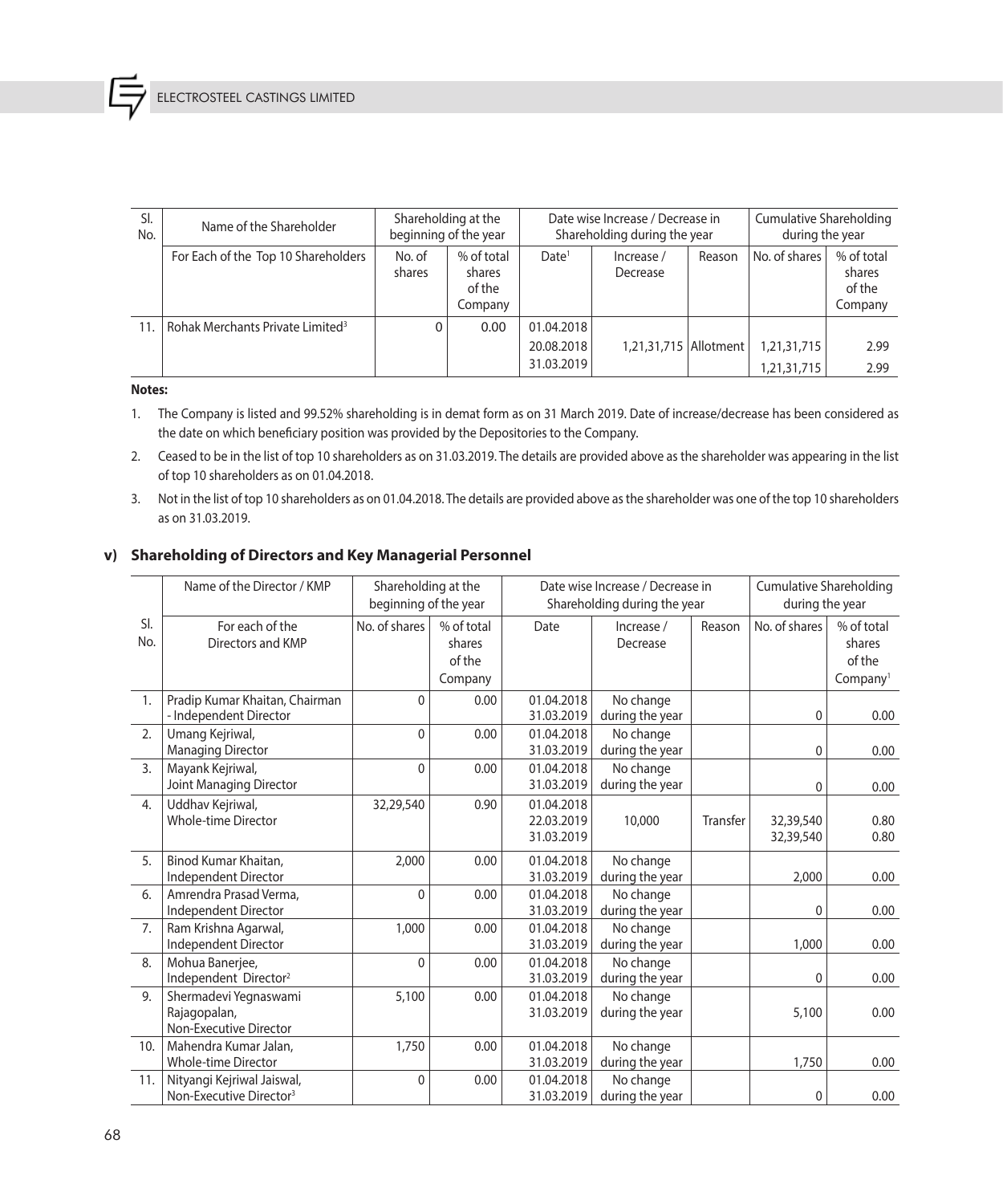Amount (Rs. in Lakh)

# **Extract of Annual Return ...... (Contd.)**

|            | Name of the Director / KMP                            | Shareholding at the<br>beginning of the year |                                           |                          | Date wise Increase / Decrease in<br>Shareholding during the year | Cumulative Shareholding<br>during the year |               |                                                        |
|------------|-------------------------------------------------------|----------------------------------------------|-------------------------------------------|--------------------------|------------------------------------------------------------------|--------------------------------------------|---------------|--------------------------------------------------------|
| SI.<br>No. | For each of the<br>Directors and KMP                  | No. of shares                                | % of total<br>shares<br>of the<br>Company | Date                     | Increase /<br>Decrease                                           | Reason                                     | No. of shares | % of total<br>shares<br>of the<br>Company <sup>1</sup> |
| 12.        | Vyas Mitre Ralli,<br>Non-Executive Director           | 5,000                                        | 0.00                                      | 01.04.2018<br>31.03.2019 | No change<br>during the year                                     |                                            | 5,000         | 0.00                                                   |
| 13.        | Sunil Katial,<br>Chief Executive Officer <sup>4</sup> | 0                                            | 0.00                                      | 01.04.2018<br>31.03.2019 | No change<br>during the year                                     |                                            | $\Omega$      | 0.00                                                   |
| 14.        | Brij Mohan Soni,<br><b>Chief Financial Officer</b>    | 1,000                                        | 0.00                                      | 01.04.2018<br>31.03.2019 | No change<br>during the year                                     |                                            | 1,000         | 0.00                                                   |
| 15.        | Subhra Giri Patnaik.<br><b>Company Secretary</b>      | 0                                            | 0.00                                      | 01.04.2018<br>31.03.2019 | No change<br>during the year                                     |                                            | 0             | 0.00                                                   |

#### **Notes:**

 1. The Company receives shareholdings from the depositories for weekend positions only and therefore, weekend date and net quantity increase / decrease during the week could only be provided.

2. Dr. Mohua Banerjee was appointed as an Additional Director (Independent) of the Company with effect from 8 February 2019.

3. Ms. Nityangi Kejriwal Jaiswal ceased to be the Director of the Company with effect from 29 January 2019.

4. Mr. Sunil Katial was appointed as the Chief Executive Officer of the Company with effect from 29 January 2019.

#### **V. INDEBTEDNESS**

Indebtedness of the Company including interest outstanding/accrued but not due for payment

|                                                                  | <b>Secured Loan</b><br>excluding<br>deposits | <b>Unsecured</b><br>Loans | <b>Deposits</b>          | <b>Total</b><br><b>Indebtedness</b> |
|------------------------------------------------------------------|----------------------------------------------|---------------------------|--------------------------|-------------------------------------|
| Indebtedness at the beginning of the financial year (01.04.2018) |                                              |                           |                          |                                     |
| i) Principal Amount <sup>1</sup>                                 | 1,41,744.82                                  | 14,629.45                 | -                        | 1,56,374.27                         |
| ii) Interest due but not paid                                    | 38.24                                        |                           | -                        | 38.24                               |
| iii) Interest accrued but not due                                | 992.73                                       |                           |                          | 992.73                              |
| $Total (i+ii+iii)$                                               | 1,42,775.79                                  | 14,629.45                 | -                        | 1,57,405.24                         |
| Change in Indebtedness during the financial year                 |                                              |                           |                          |                                     |
| <b>Additions</b>                                                 | 1,10,861.01                                  | 7,999.50                  | -                        | 1,18,860.51                         |
| Reduction                                                        | 1,07,302.10                                  | 6,484.97                  | $\overline{\phantom{0}}$ | 1,13,787.07                         |
| <b>Net Change</b>                                                | 3,558.91                                     | 1,514.53                  | -                        | 5,073.44                            |
| Indebtedness at the end of the financial year (31.03.2019)       |                                              |                           |                          |                                     |
| i) Principal Amount                                              | 1,45,714.11                                  | 16,143.98                 | -                        | 1,61,858.09                         |
| ii) Interest due but not paid                                    |                                              |                           |                          |                                     |
| iii) Interest accrued but not due                                | 620.58                                       |                           | -                        | 620.58                              |
| Total (i+ii+iii)                                                 | 1,46,334.69                                  | 16,143.98                 | $\qquad \qquad -$        | 1,62,478.67                         |

**Note:** 1. Includes Rs.1,962.04 lakh towards suppliers credit from banks.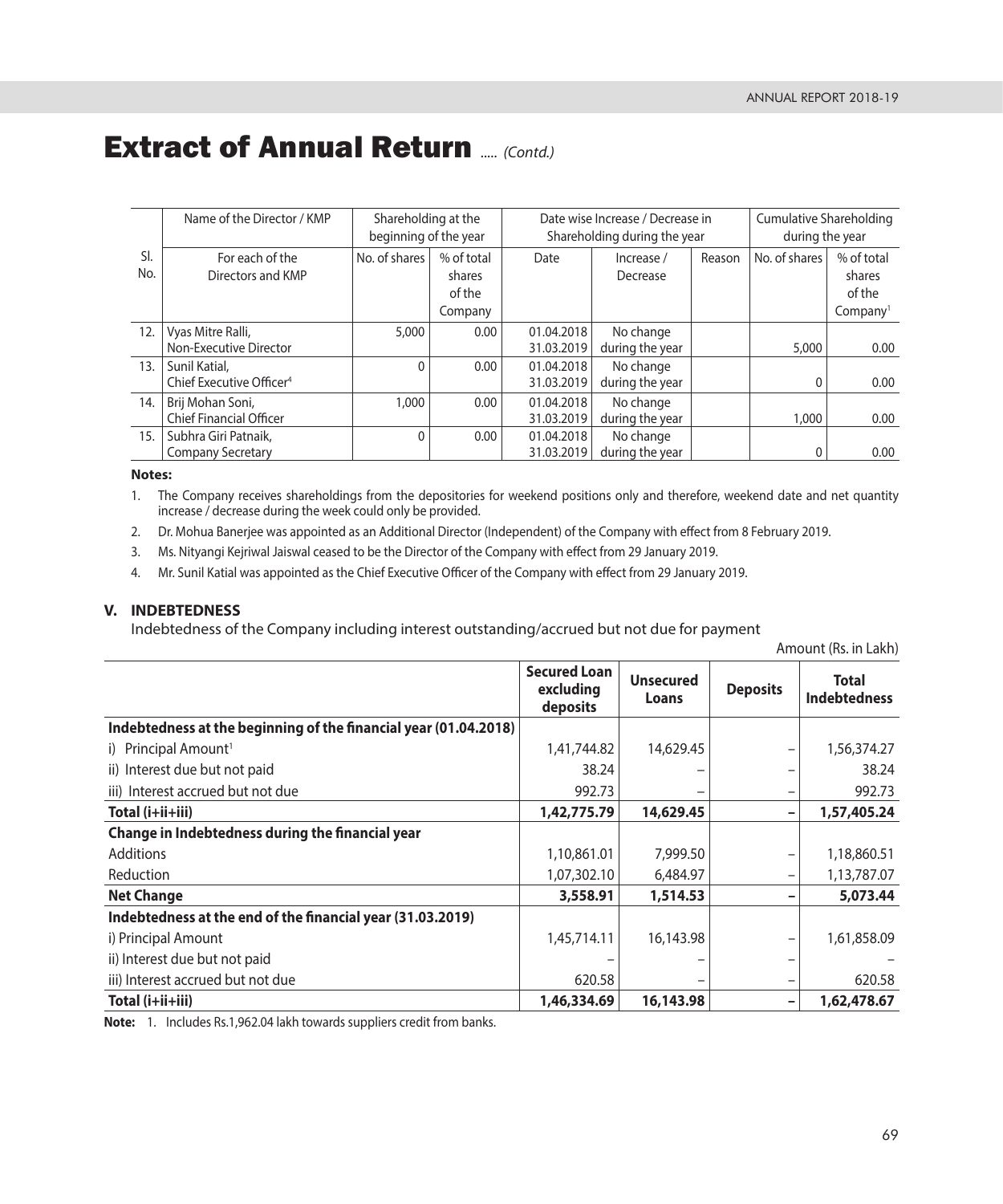### **VI. REMUNERATION OF DIRECTORS AND KEY MANAGERIAL PERSONNEL A. Remuneration to Managing Director, Whole time director and/or Manager**

Amount in Rs.

| SI.            | Particulars of Remuneration                                                               |                             | Name of the MD/WTD/Manager           |                               |                               |             |
|----------------|-------------------------------------------------------------------------------------------|-----------------------------|--------------------------------------|-------------------------------|-------------------------------|-------------|
| No.            |                                                                                           | Umang<br>Kejriwal           | Mayank<br>Kejriwal                   | Uddhav<br>Kejriwal            | Mahendra<br>Kumar Jalan       | Total       |
|                |                                                                                           | Managing<br><b>Director</b> | Joint<br>Managing<br><b>Director</b> | Whole-time<br><b>Director</b> | Whole-time<br><b>Director</b> | Amount      |
| 1.             | Gross salary                                                                              |                             |                                      |                               |                               |             |
|                | Salary as per provisions contained in Section<br>(a)<br>17(1) of the Income Tax Act, 1961 | 2,55,00,000                 | 4,50,000                             | 1,14,00,000                   | 1,47,96,252                   | 5,21,46,252 |
|                | Value of perquisites u/s 17(2) of the Income<br>(b)<br>Tax Act, 1961                      | 13,69,568                   | 8,48,408                             | 4,30,634                      | 7,57,961                      | 34,06,571   |
|                | Profits in lieu of salary under section 17(3) of<br>(c)<br>the Income Tax Act, 1961       |                             |                                      |                               |                               |             |
| 2.             | Stock option                                                                              |                             |                                      |                               |                               |             |
| 3.             | <b>Sweat Equity</b>                                                                       |                             |                                      |                               |                               |             |
| $\overline{4}$ | Commission                                                                                |                             |                                      |                               |                               |             |
|                | as % of profit                                                                            |                             |                                      |                               |                               |             |
|                | others (specify)<br>-                                                                     |                             |                                      |                               |                               |             |
| 5.             | Others, please specify                                                                    |                             |                                      |                               |                               |             |
|                | Total (A)                                                                                 | 2,68,69,568                 | 12,98,408                            | 1,18,30,634                   | 1,55,54,213                   | 5,55,52,823 |
|                | Ceiling as per the Act (as per Schedule V)                                                | Rs.269.04                   | Rs.269.04                            | Rs.212.99                     | Rs.269.04                     |             |
|                |                                                                                           | lakh                        | lakh                                 | lakh                          | lakh                          |             |

### **B. Remuneration to other directors**

#### Amount in Rs. Sl. No. Particulars of Remuneration<br> **Particulars of Remuneration**<br> **Particulars of Remuneration**<br> **Particulars of Remuneration**<br> **Particular Particular Particular Particular American** Pradip | Binod | Ram | Amrendra | Mohua | Shermadevi | Nityangi | Vyas | <sup>Amount</sup> Kumar Khaitan Binod Kumar Khaitan Ram Krishna Agarwal Amrendra Prasad Verma Mohua Banerjee\*\* Shermadevi Yegnaswami Rajagopalan Nityangi Kejriwal Jaiswal\*\*\* Vyas Mitre Ralli Independent Directors **Non-Executive, Non-Independent** Director 1. | Independent Directors (a) Fee for attending board/ committee/ other meetings 6,80,000 10,00,000 8,60,000 6,00,000 1,00,000 – – – 32,40,000 (b) Commission (c) Others, please specify  $\begin{vmatrix} - & - & - & - \\ 1 & - & - & - \end{vmatrix}$  -  $\begin{vmatrix} - & - & - & - \\ - & - & - \end{vmatrix}$  -  $\begin{vmatrix} - & - & - \\ - & - & - \end{vmatrix}$ Total (1) 6,80,000 10,00,000 8,60,000 6,00,000 1,00,000 – – – 32,40,000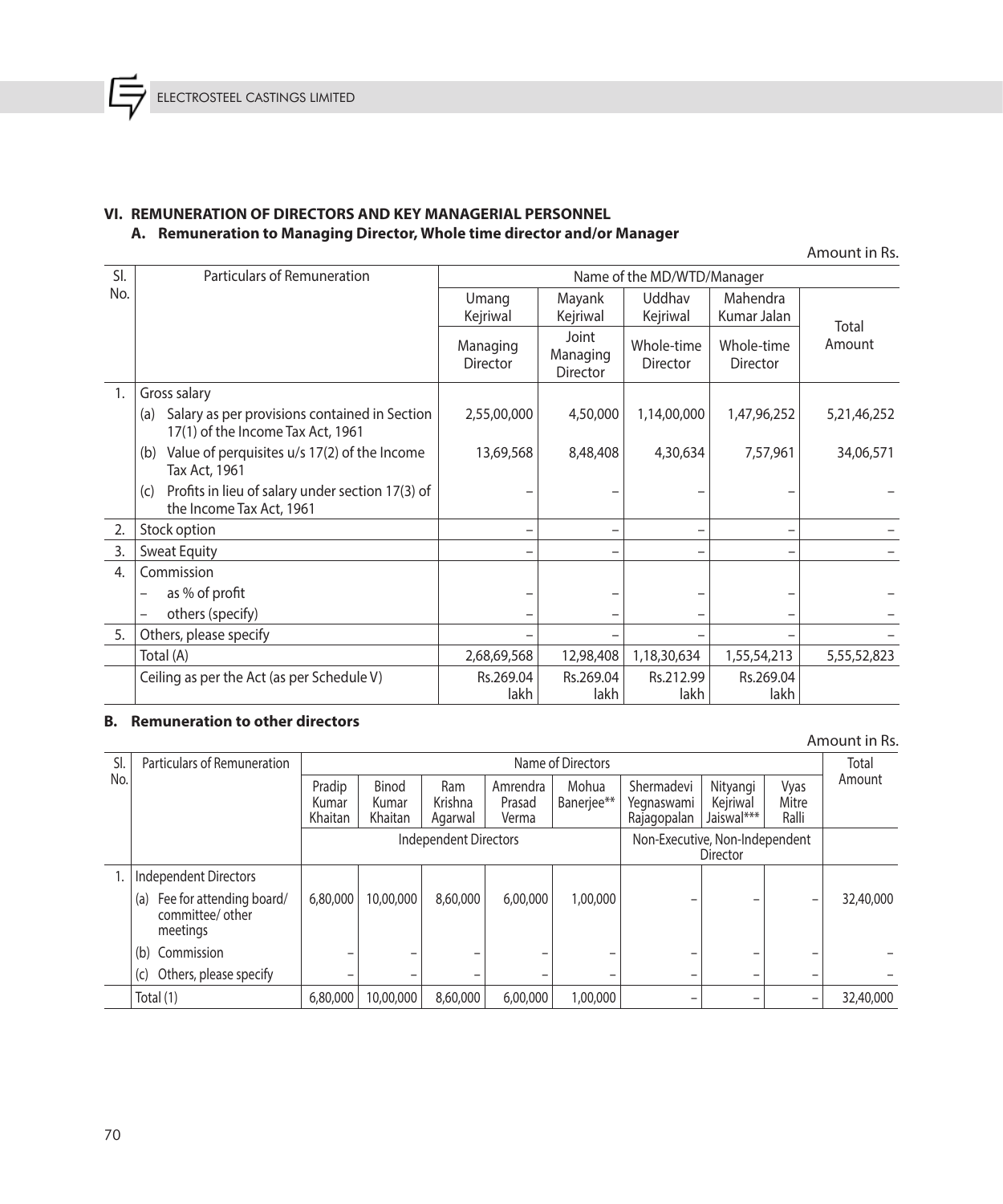| SI.            | Particulars of Remuneration                           | Name of Directors                                                   |                                          |                           |                             |                     |                                         |                                    | Total                  |             |
|----------------|-------------------------------------------------------|---------------------------------------------------------------------|------------------------------------------|---------------------------|-----------------------------|---------------------|-----------------------------------------|------------------------------------|------------------------|-------------|
| No.            |                                                       | Pradip<br>Kumar<br>Khaitan                                          | Binod<br>Kumar<br>Khaitan                | Ram<br>Krishna<br>Agarwal | Amrendra<br>Prasad<br>Verma | Mohua<br>Banerjee** | Shermadevi<br>Yegnaswami<br>Rajagopalan | Nityangi<br>Kejriwal<br>Jaiswal*** | Vyas<br>Mitre<br>Ralli | Amount      |
|                |                                                       | Independent Directors<br>Non-Executive, Non-Independent<br>Director |                                          |                           |                             |                     |                                         |                                    |                        |             |
| $\mathfrak{D}$ | Other Non-Executive Directors                         |                                                                     |                                          |                           |                             |                     |                                         |                                    |                        |             |
|                | Fee for attending board/<br>(a)<br>committee meetings |                                                                     |                                          |                           |                             |                     | 5,80,000                                | 3,20,000                           | 4,10,000               | 13,10,000   |
|                | (b)<br>Commission                                     |                                                                     |                                          |                           |                             |                     |                                         |                                    |                        |             |
|                | Others, please specify<br>(c)                         |                                                                     |                                          |                           |                             |                     |                                         |                                    |                        |             |
|                | Total $(2)$                                           |                                                                     |                                          |                           |                             |                     | 5,80,000                                | 3,20,000                           | 4,10,000               | 13,10,000   |
|                | Total $(B)=(1+2)$                                     | 6,80,000                                                            | 10,00,000                                | 8,60,000                  | 6,00,000                    | 1,00,000            | 5,80,000                                | 3,20,000                           | 4,10,000               | 45,50,000   |
|                | <b>Total Managerial</b><br>Remuneration $*(A+B)$      |                                                                     |                                          |                           |                             |                     |                                         |                                    |                        | 6,01,02,823 |
|                | Overall Ceiling as per the Act                        |                                                                     | Not applicable as only sitting fees paid |                           |                             |                     |                                         |                                    |                        |             |

\* Total remuneration to Managing Directors, Whole-time Directors and other Directors (being the total of A and B).

\*\* Dr. Mohua Banerjee was appointed as an Additional Director (Independent) of the Company with effect from 8 February 2019.

\*\*\* Ms. Nityangi Kejriwal Jaiswal ceased to be the Director of the Company with effect from 29 January 2019.

| C. Remuneration to Key Managerial Personnel other than MD/Manager/WTD | Amount in Rs.                                                                                |                                                                        |                 |                          |             |
|-----------------------------------------------------------------------|----------------------------------------------------------------------------------------------|------------------------------------------------------------------------|-----------------|--------------------------|-------------|
|                                                                       |                                                                                              | Key Managerial Personnel                                               |                 |                          |             |
| SI.<br>No.                                                            | Particulars of Remuneration                                                                  | <b>Chief Executive</b><br><b>Chief Financial</b><br>Officer<br>Officer |                 | <b>Company Secretary</b> | Total       |
|                                                                       |                                                                                              | Sunil Katial*                                                          | Brij Mohan Soni | Subhra Giri Patnaik      |             |
| 1.                                                                    | Gross salary                                                                                 |                                                                        |                 |                          |             |
|                                                                       | Salary as per provisions<br>(a)<br>contained in section 17(1) of<br>the Income Tax Act, 1961 | 29,48,065                                                              | 66,68,800       | 33,25,600                | 1,29,42,465 |
|                                                                       | Value of perquisites u/s 17(2) of<br>(b)<br>the Income Tax Act, 1961                         | 2,69,440                                                               | 3,02,646        | 68,004                   | 6,40,090    |
|                                                                       | Profits in lieu of salary under<br>(c)<br>section 17(3) of the Income Tax<br>Act, 1961       |                                                                        |                 |                          |             |
| 2.                                                                    | Stock option                                                                                 | -                                                                      |                 |                          |             |
| 3.                                                                    | <b>Sweat Equity</b>                                                                          | -                                                                      |                 |                          |             |
| 4.                                                                    | Commission                                                                                   |                                                                        |                 |                          |             |
|                                                                       | $-$ as % of profit                                                                           |                                                                        |                 |                          |             |
|                                                                       | - others (specify)                                                                           |                                                                        |                 |                          |             |
| 5.                                                                    | Others, please specify                                                                       |                                                                        |                 |                          |             |
|                                                                       | Total                                                                                        | 32,17,505                                                              | 69,71,446       | 33,93,604                | 1,35,82,555 |

\* Mr. Sunil Katial has been appointed as the Chief Executive Officer of the Company, with effect from 29 January 2019.